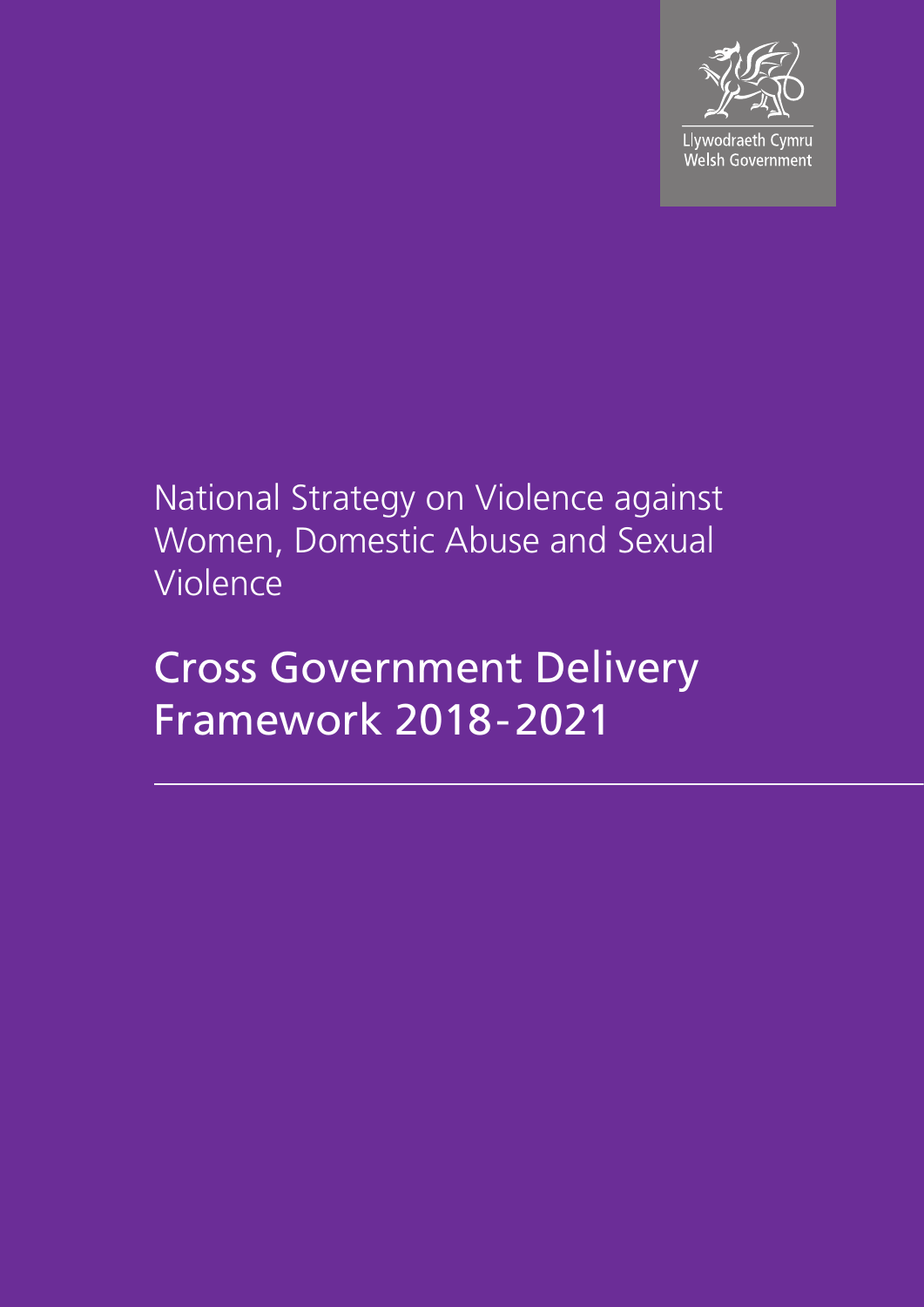Mae'r ddogfen yma hefyd ar gael yn Gymraeg. This document is also available in Welsh.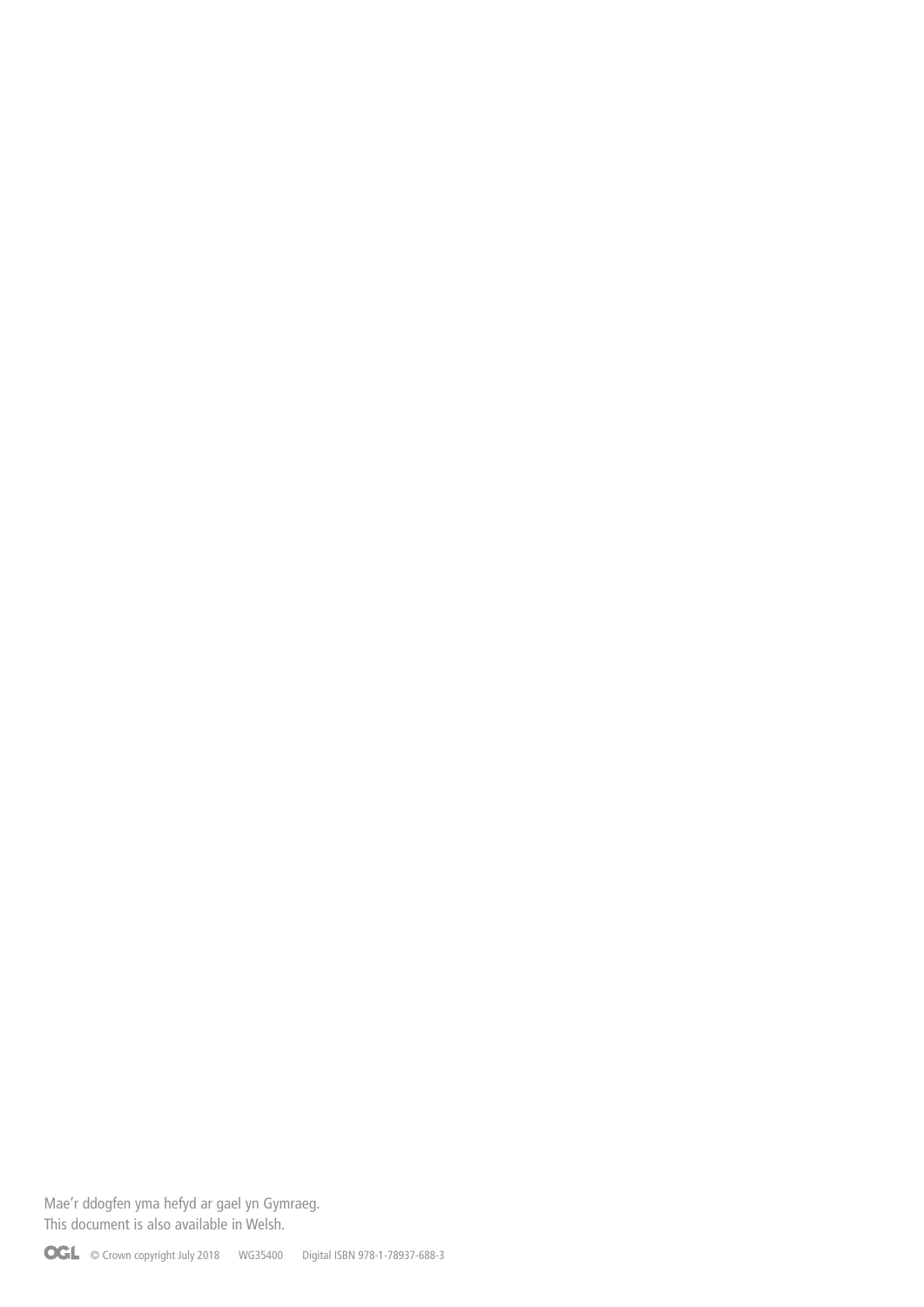## **CONTENTS:**

| <b>Minister's Foreword</b>              | Page 3  |
|-----------------------------------------|---------|
| <b>Executive Summary</b>                | Page 4  |
| <b>Context</b>                          | Page 5  |
| <b>Delivery Framework:</b>              |         |
| <b>Objective 1 and specific actions</b> | Page 8  |
| <b>Objective 2 and specific actions</b> | Page 12 |
| <b>Objective 3 and specific actions</b> | Page 15 |
| <b>Objective 4 and specific actions</b> | Page 17 |
| <b>Objective 5 and specific actions</b> | Page 20 |
| <b>Objective 6 and specific actions</b> | Page 25 |
| <b>Next Steps</b>                       | Page 30 |

**\_\_\_\_\_\_\_\_\_\_\_\_\_\_\_\_\_\_\_\_\_\_\_\_\_\_\_\_\_\_\_\_\_\_\_\_\_\_\_\_\_\_\_\_\_\_\_\_\_\_\_\_\_\_\_**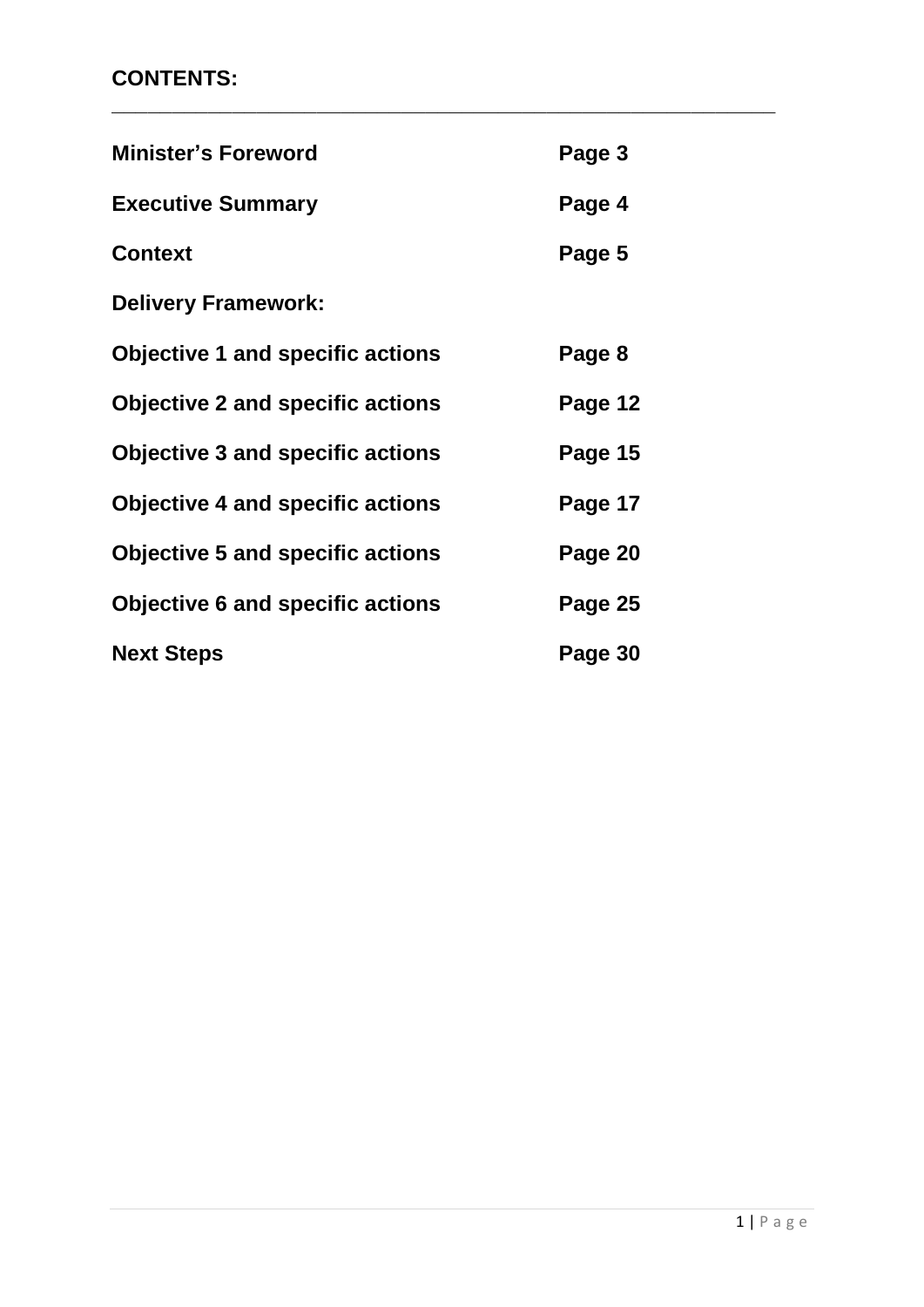In 2015 the Violence Against Women, Domestic Abuse and Sexual Violence (Wales) Act 2015 ('the Act) came into force – it was quite rightly called a ground breaking piece of legislation and it built on the progress made since the publication in 2010 of The Right to be Safe strategy.

**\_\_\_\_\_\_\_\_\_\_\_\_\_\_\_\_\_\_\_\_\_\_\_\_\_\_\_\_\_\_\_\_\_\_\_\_\_\_\_\_\_\_\_\_\_\_\_\_\_\_\_\_\_\_\_\_\_**

There has been much progress since 2010 and multi-agency working is now commonplace, but there is still more to do. The Act places a strategic, statutory, focus on the key issues. The Welsh Government's National Strategy, required by the Act, builds on our collective progress to date, and prioritises delivery in the areas of prevention, protection, and provision of support.

This cross-government Delivery Framework complements our Strategy and key stakeholders have been involved in its development. It sets out how Welsh Government is delivering the actions within the Strategy with the aim of moving to a society where everybody is able to live fear free.

While this Delivery Framework sets out how the Welsh Government will meet commitments made in the National Strategy, we cannot, on our own, change culture and eradicate violence against women, domestic abuse and sexual violence. We need public services to work together with stakeholders to raise awareness and change culture, protect and support people who experience violence against women, domestic abuse and sexual violence and work to prevent it in the future.

We have supported the local authorities and local health boards to enable them to develop and publish local strategies laying out how they will achieve this. We have asked statutory bodies to come together at a regional basis to commission services, and we are supporting networks share good practice.

Improving the quality of and access to services, as well as transforming societal attitudes and behaviours will not be easy. We want the actions identified in this Framework to build on the foundations which have already been laid so that, together, we can build a stronger, more resilient sector, support and protect victims and survivors and work towards the eradication of the scourge of violence against women, domestic abuse and sexual violence.

Julie James

**Julie James, AM, Leader of the House and Chief Whip.**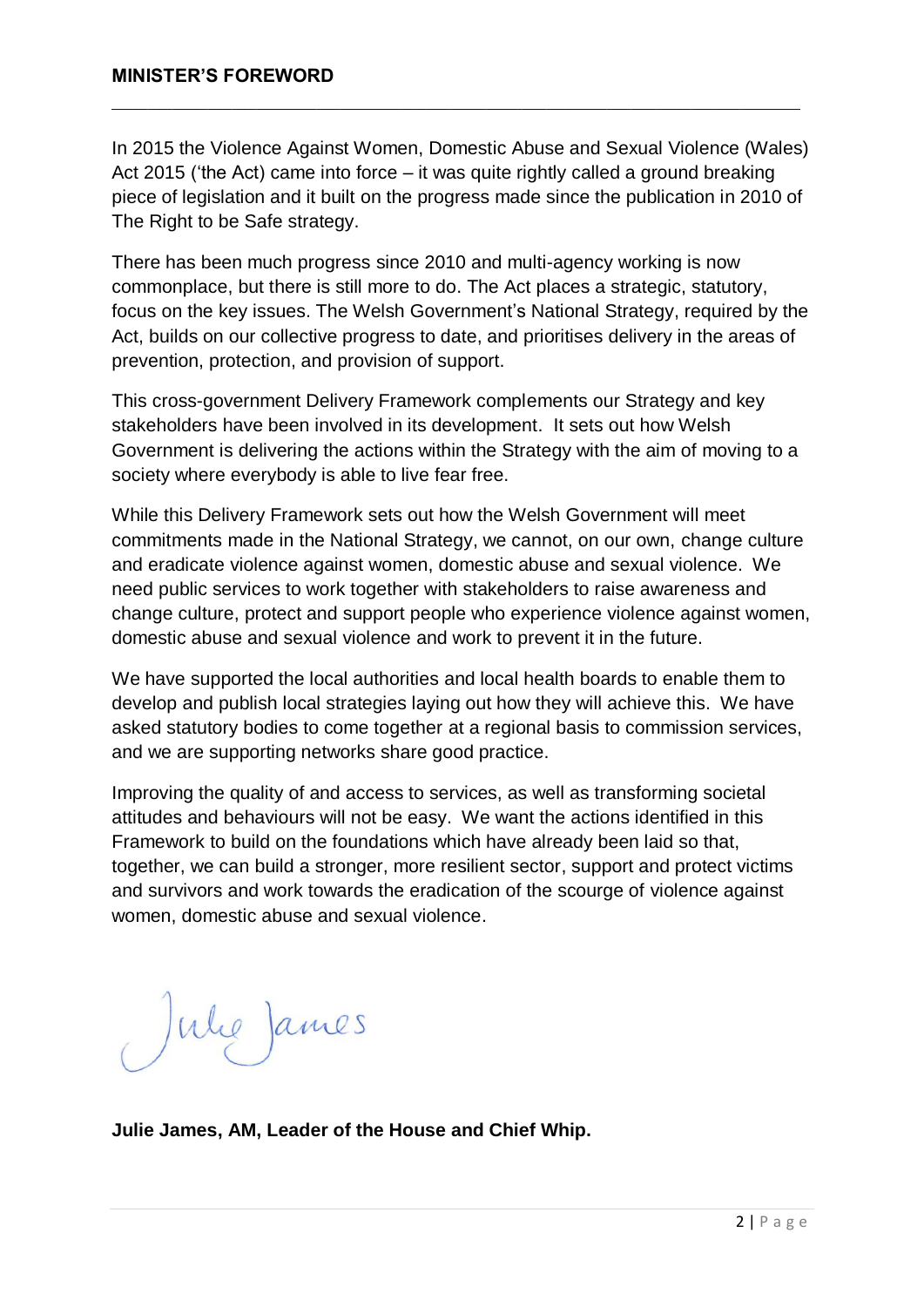The National Strategy for Violence against Women, Domestic Violence and Sexual Abuse is published under section 4 of the Act and sets out what Welsh Government will do to contribute to the pursuit of the purpose of the Act.

**\_\_\_\_\_\_\_\_\_\_\_\_\_\_\_\_\_\_\_\_\_\_\_\_\_\_\_\_\_\_\_\_\_\_\_\_\_\_\_\_\_\_\_\_\_\_\_\_\_\_\_\_\_\_\_**

In turn, the Act places a duty on local authorities and local health boards to prepare and publish joint local strategies for tackling violence against women, domestic abuse and sexual violence.

The Strategy outlines the six key objectives that Welsh Ministers expect to achieve by November 2021 and are aligned to deliver against the purpose of the Act which is to improve:

Arrangements for the **Prevention** of violence against women, domestic abuse and sexual violence

**Objective 1:** Increase awareness and challenge attitudes of violence against women, domestic abuse and sexual violence across the Welsh Population

**Objective 2:** Increased awareness in children and young people of the importance of safe, equal and healthy relationships and that abusive behaviour is always wrong

**Objective 3:** Increased focus on holding perpetrators to account and provide opportunities to change their behaviour based around victim safety.

**Objective 4:** Make early intervention and prevention a priority

Arrangements for the **Protection** of victims of violence against women, domestic abuse and sexual violence;

**Objective 5:** Relevant professionals are trained to provide effective, timely and appropriate responses to victims and survivors

**Support** for people affected by violence against women, domestic abuse and sexual violence.

**Objective 6:** Provide victims with equal access to appropriately resources, high quality, needs led, strength based, gender responsive services across Wales

This cross-Government Delivery Framework outlines the specific actions we will undertake to deliver the objectives outlined above.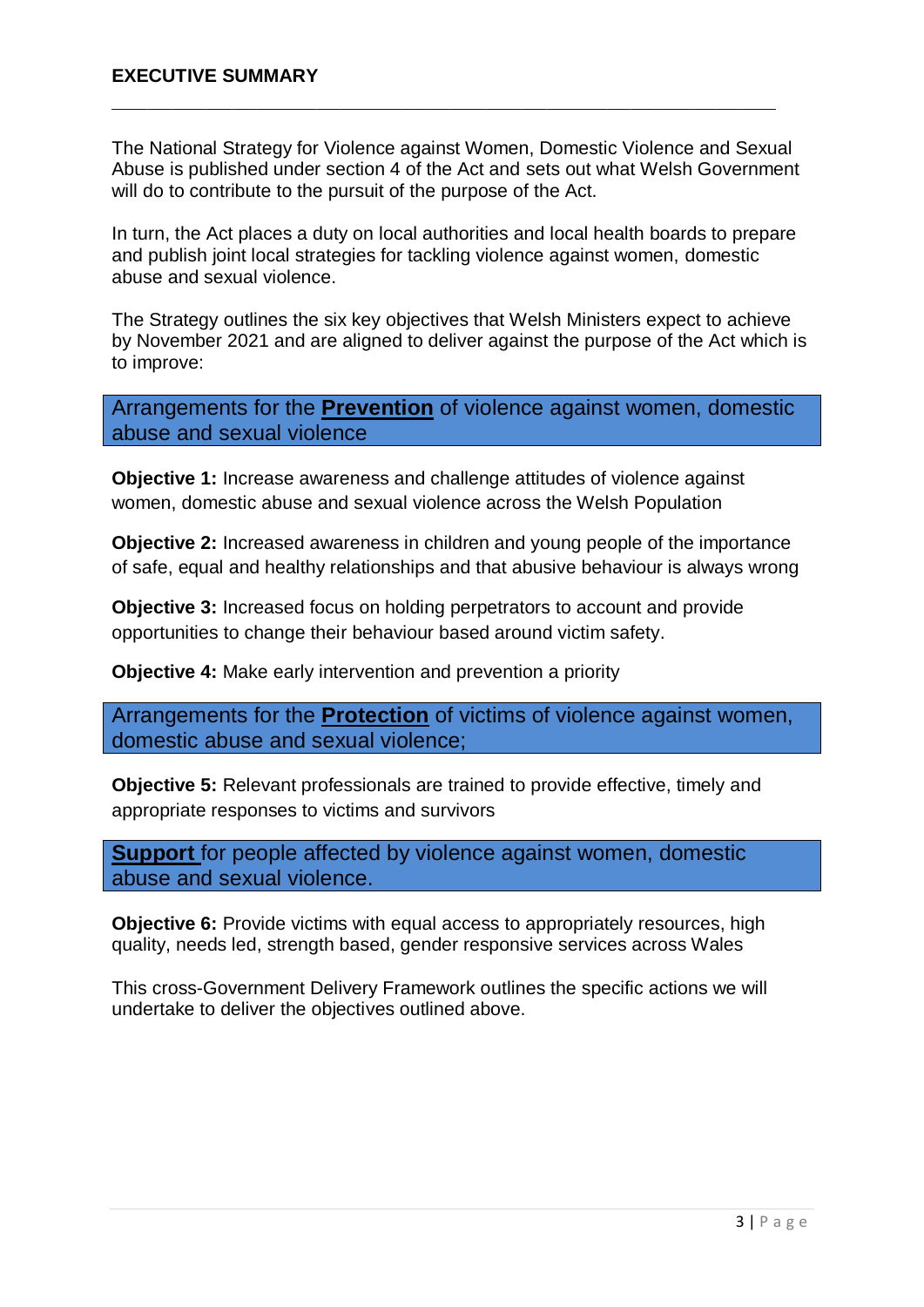### **National Strategy on Violence Against Women, Domestic Abuse and Sexual Violence**

**\_\_\_\_\_\_\_\_\_\_\_\_\_\_\_\_\_\_\_\_\_\_\_\_\_\_\_\_\_\_\_\_\_\_\_\_\_\_\_\_\_\_\_\_\_\_\_\_\_\_\_\_\_\_\_\_\_\_\_\_\_\_\_\_\_\_\_**

The National Strategy for Violence against Women, Domestic Violence and Sexual Abuse (The Strategy) sets out the overarching objectives that the Welsh Government will deliver in partnership with stakeholders to progress the purpose of the Violence against Women, Domestic Abuse and Sexual Violence (Wales) Act 2015.

Our approach to enabling individuals and groups within our communities to live free from the fear of violence and abuse in Wales is a demonstration of our application of the five ways of working outlined in the Well-being of Future Generations (Wales) Act 2015 ("2015 Act") through: Involvement, Prevention, Integration, Long Term thinking and Collaboration, following these, means that the sustainable development principle is applied. The work contributes to achieving all the well-being goals. It contributes also to Welsh Government well-being objectives, particularly: promote good health and well-being for everyone; build healthier communities and better environments; support people to make the most of their potential; build ambition and encourage learning for life; build resilient communities, culture and language; promote and protect Wales's place in the world.

Public bodies also need to follow the 5 ways of working in order to show that they have applied the sustainable development principle. Following these ways of working will help us work together better, avoid repeating past mistakes and tackle some of the long-term challenges we are facing. Some examples of how we have embedded these principles are outlined below.

#### **Long term**

The importance of balancing short-term needs with the need to safeguard the ability to also meet long-term needs.

We have provided e-learning to raise awareness of violence against women, domestic abuse and sexual violence for all staff in the public sector, while taking a phased approach to delivering Ask and Act training to professionals in relevant authorities.

#### **Prevention**

How acting to prevent problems occurring or getting worse may help public bodies meet their objectives.

We have ensured violence against women, domestic abuse and sexual violence draft commissioning guidance includes consideration of implications specific to commissioning of perpetrator services.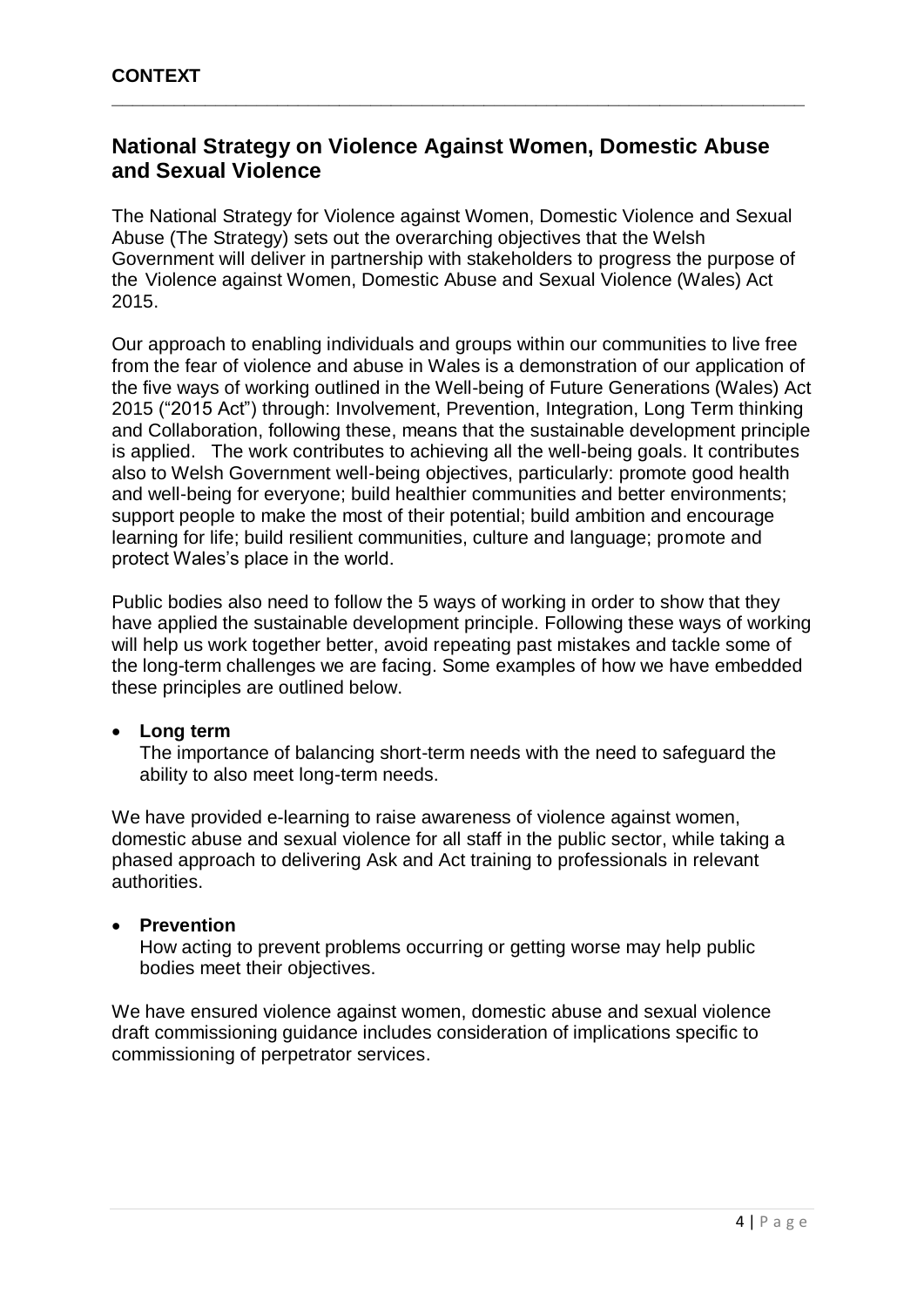#### **Integration**

Considering how the public body's well-being objectives may impact upon each of the well-being goals, on their other objectives, or on the objectives of other public bodies.

We are working with Local Education Authorities and schools to develop a new Healthy Relationships and Sexuality curriculum to be implemented by 2023.

#### **Collaboration**

Acting in collaboration with any other person (or different parts of the body itself) that could help the body to meet its well-being objectives.

We are working with the regions to inform procurement of new National Training Framework.

#### **Involvement**

The importance of involving people with an interest in achieving the well-being goals, and ensuring that those people reflect the diversity of the area which the body serves.

To ensure that survivor's views and needs are reflected we have established a National Survivor Engagement Framework that both informs Welsh Government policy and supports survivors of abuse to educate their peers and raise awareness.

The priorities specified in this cross government Framework will contribute to the pursuit of the prevention of violence and abuse, the protection of victims and the support of all those affected. The ultimate aim is to move to a society where everybody is able to live fear free.

This cross-government Framework outlines the specific actions that have been delivered to date, and sets out in more detail what we aim to deliver over the next 3 years to achieve the commitments within the Strategy.

#### **National Indicators and measuring progress**

The National Advisors are supporting the Welsh Ministers to develop and publish the National Indicators for violence against women, domestic abuse and sexual violence by the end of 2018 and are working to ensure they align with the national well-being indicators. Our annual reports in future will include progress against the National Indicators as well as achievements to date on the delivery of this Framework.

The Framework is intended to be a living document which will, following publication of the National Indicators, be updated to set out greater detail on the timeframes for delivery and how we will measure progress towards achieving our commitments. This will ensure that the Framework remains current and reflects current challenges and Welsh Government responses.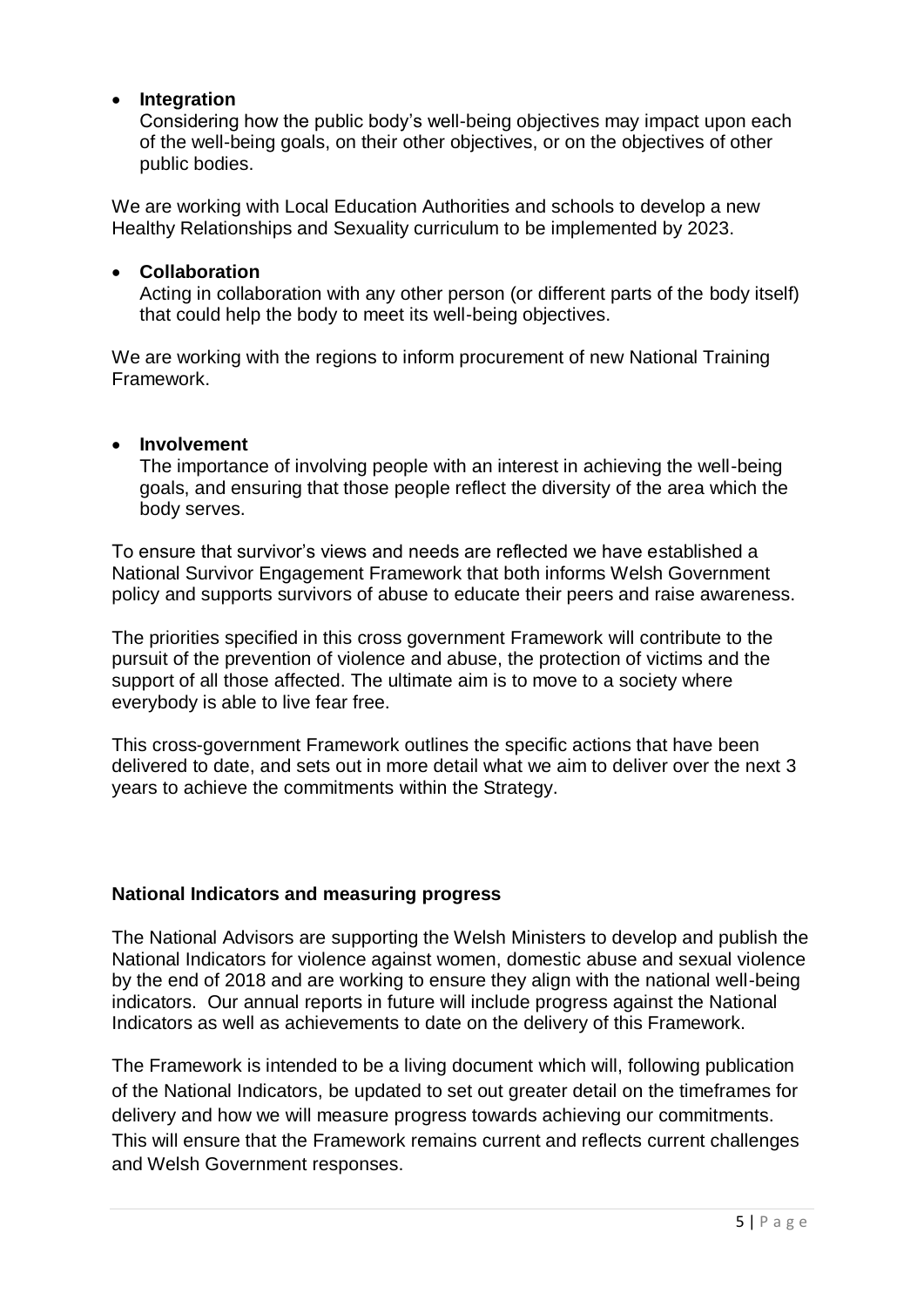#### **Objectives and Actions**

As this Framework sets out the cross-Government approach, certain actions will deliver against more than one of the objectives of the National Strategy. This will be clearly detailed within the annual report where this is the case.

#### **Stakeholder Engagement and Partnership Working**

Successfully tackling violence against women, domestic abuse and sexual violence will not be achieved by action undertaken by the Welsh Government alone. We are committed to maintaining and developing close working relationships with other public sector partners, other national governments and the third sector. Partners include, but are not limited to: local government in the exercise of their various functions such as Social Services, Education and Housing; local health boards; the police forces; Police and Crime Commissioners; National Probation Services and National Offender Management Service; non-devolved organisations and the national network of independent specialist violence against women, domestic abuse and sexual violence providers.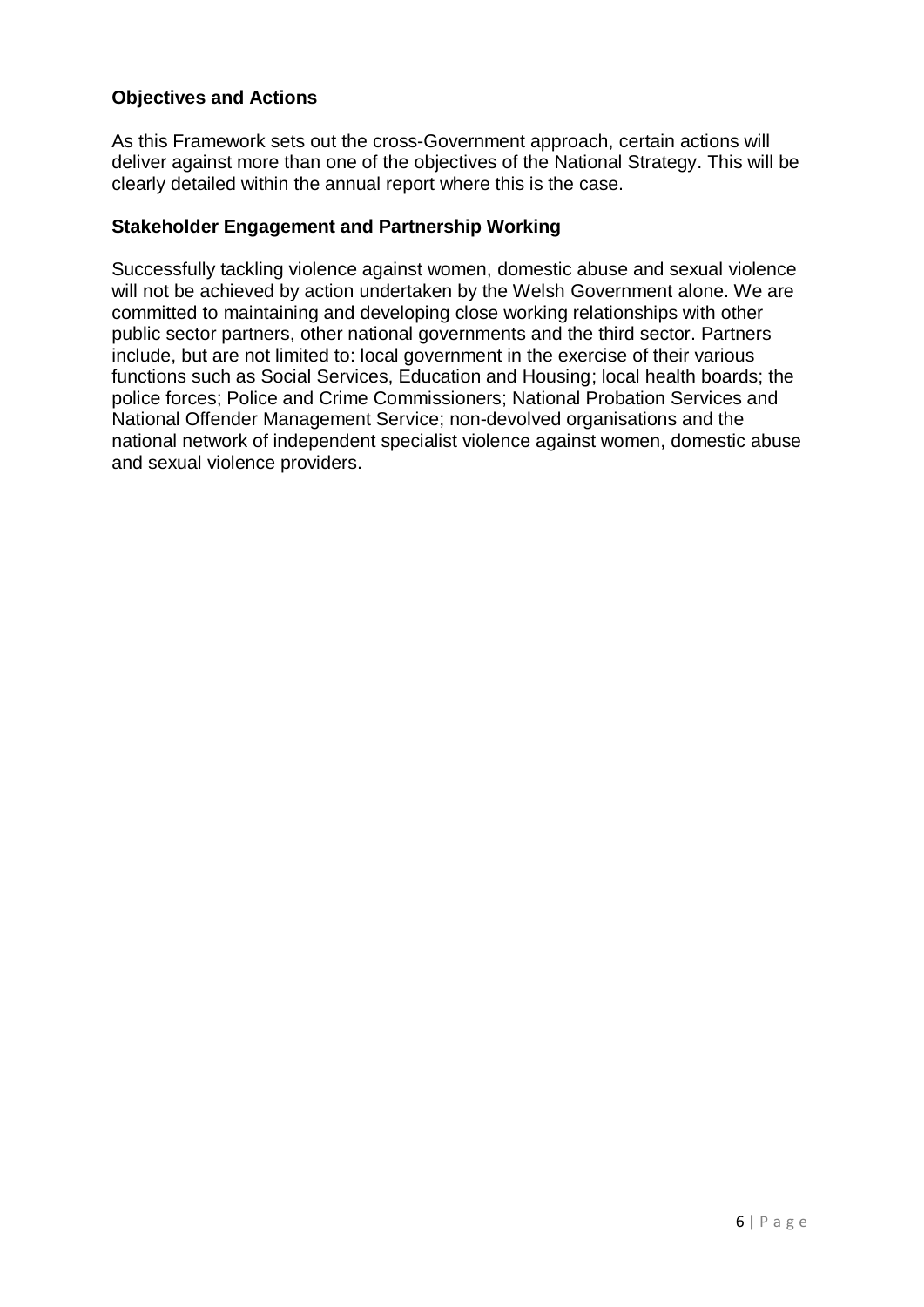Welsh Ministers are required to publish annual reports of the progress made towards achieving both the objectives in the National Strategy and achievement towards the purpose of the Violence against Women, Domestic Abuse and Sexual Violence (Wales) Act 2015. The first report (October 2015 to 31 March 2017), was laid in the National Assembly on 16 January<sup>1</sup> and the second annual report was laid on 21 June 2018. This Delivery Framework should be read in conjunction with the annual reports.

**\_\_\_\_\_\_\_\_\_\_\_\_\_\_\_\_\_\_\_\_\_\_\_\_\_\_\_\_\_\_\_\_\_\_\_\_\_\_\_\_\_\_\_\_\_\_\_\_\_\_\_\_\_\_\_\_\_**

**Violence Against Women Domestic Abuse and Sexual Violence Act Purpose: Prevention**

**Well-being of Future Generations Act way of working: Long term, Prevention, Collaboration**

Welsh Government through education, empowerment and engagement, is committed to challenging attitudes and behaviours across society which lead to violence against women, domestic abuse and sexual violence, and to seeking ways to prevent them from occurring in the first place.

Four of the objectives support the purpose of prevention.

**Objective 1:** Increase awareness and challenge attitudes of violence against women, domestic abuse and sexual violence across the Welsh population

We will continue to challenge attitudes in order to prevent violence against women, domestic abuse and sexual violence happening in the first place. Ultimately, we intend to build a society which does not tolerate this violence and abuse.

What the Strategy said Welsh Government would do to achieve this objective and what we will specifically deliver:

*Develop a National Communications Framework in consultation with stakeholders to ensure a more coherent, long term approach to engagement and communication. The framework will continue to raise public awareness and change social norms, values, beliefs, attitudes, behaviours and practices in relation to all forms of violence against women, domestic abuse and sexual violence*

#### **We have:**

**.** 

- Developed and implemented a Communications Framework in partnership with key stakeholders;
- Commissioned a literature review to establish good practice for VAWDASV campaigns in Wales and used this review to determine communications activity; and
- Developed campaigns such as:

www.assembly.wales/laid%20documents/gen-ld11358/gen-ld11358-e.pdf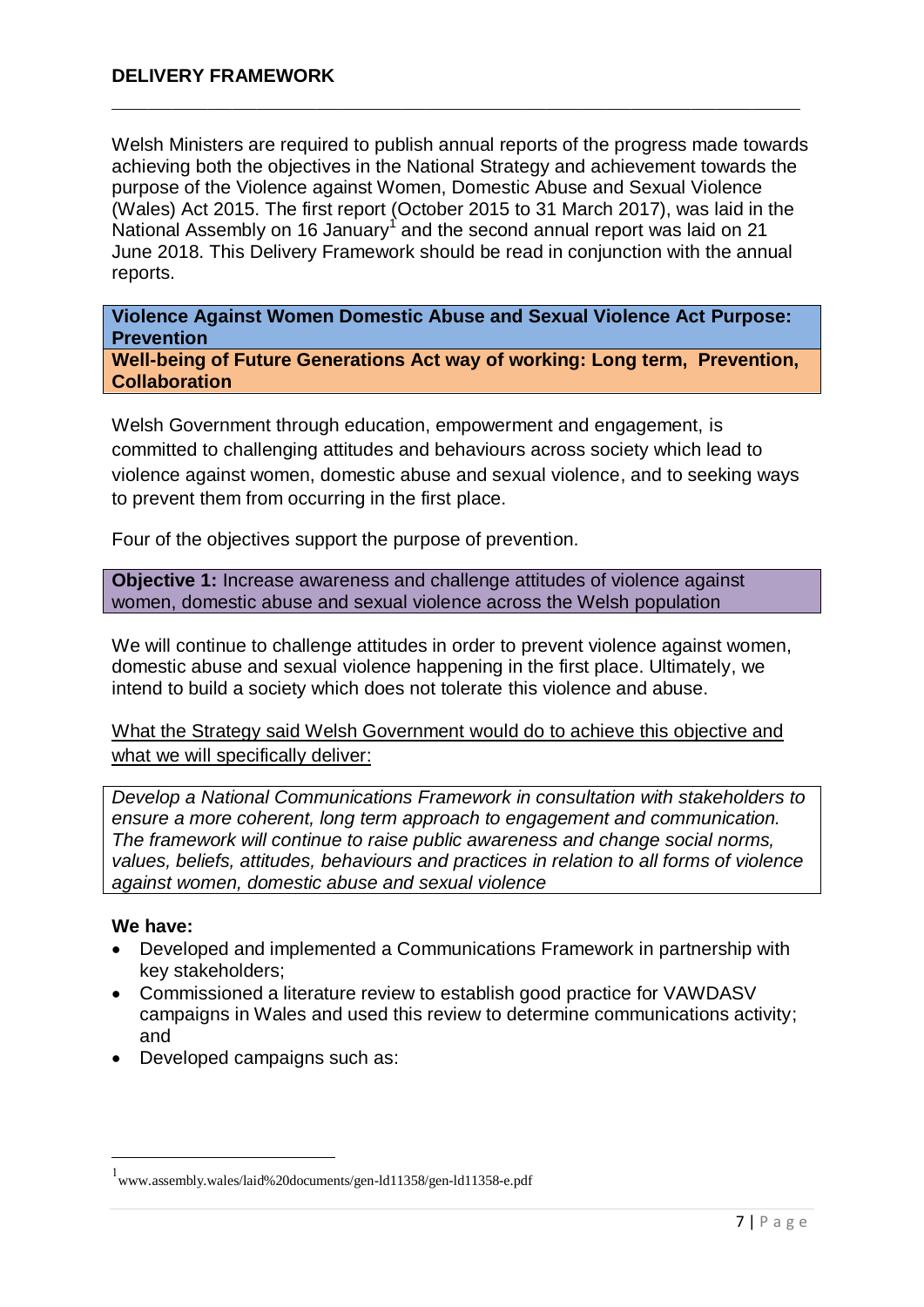- $\circ$  "This is Me"<sup>2</sup> which aims to tackle gender stereo-typing as a contributor to gender inequality and therefore a cause and a consequence of VAWDASV;
- $\circ$  "Don't be a Bystander"<sup>3</sup> which encourages anyone who is concerned that someone may be experiencing abuse to ask "are you okay?" if they are.

#### **We will:**

- continue to develop new campaigns in partnership with stakeholders and survivors;
- in addition to national campaigns, ensure that campaign messages are delivered, explored and promoted within key community settings; and
- establish a National Survivor Engagement Framework that both informs Welsh Government policy and supports survivors of abuse to educate their peers and raise awareness.

*We will challenge cultural attitudes which can underpin traditional harmful practices like Female Genital Mutilation (FGM), Forced Marriage (FM) and Honour Based Violence (HBV) by working with and supporting specialist BME violence against women services in Wales to engage and support community champions to improve community responses to survivors of violence and abuse.*

#### **We have:**

- marked International Zero Tolerance Day of FGM, by organising a community-based conference – *Making our Voices Heard*, to build trust with communities and encourage them to work together with government and public services to challenge and eradicate this practice.;
- hosted a youth event entitled SPARK A CONVERSATION! to encourage and support young people, as leaders of the future, to contribute to the global youth movement on girls' rights;
- won an award for partnership working with NSPCC and BAWSO; the award was made for work on a project to tackle and raise awareness of female genital mutilation (FGM) with young people in Wales;
- funded a youth partnership project, "Voices over silence"<sup>4</sup>: to raise awareness of Female Genital Mutilation;' This joint project brought together midwifery experts, NSPCC and BAWSO and won a Royal College of Midwives Awards<sup>5</sup>; and
- as part of the work of the FGM, HBV and FM Leadership Group, created a FGM logo and supported the Wales's first specialist Women's Wellbeing clinic.

#### **We will:**

• jointly chair the FGM, HBV and FM Leadership Group with the Crown Prosecution Service;

3 https://www.youtube.com/watch?v=91rFi9\_8iDs

<sup>-&</sup>lt;br><sup>2</sup> <https://www.youtube.com/watch?v=RzNtxGR7NnM>

<sup>4</sup> <http://livefearfree.gov.wales/campaigns/voices-over-silence?lang=en>

<sup>5</sup> <http://www.cardiffandvaleuhb.wales.nhs.uk/news/44273>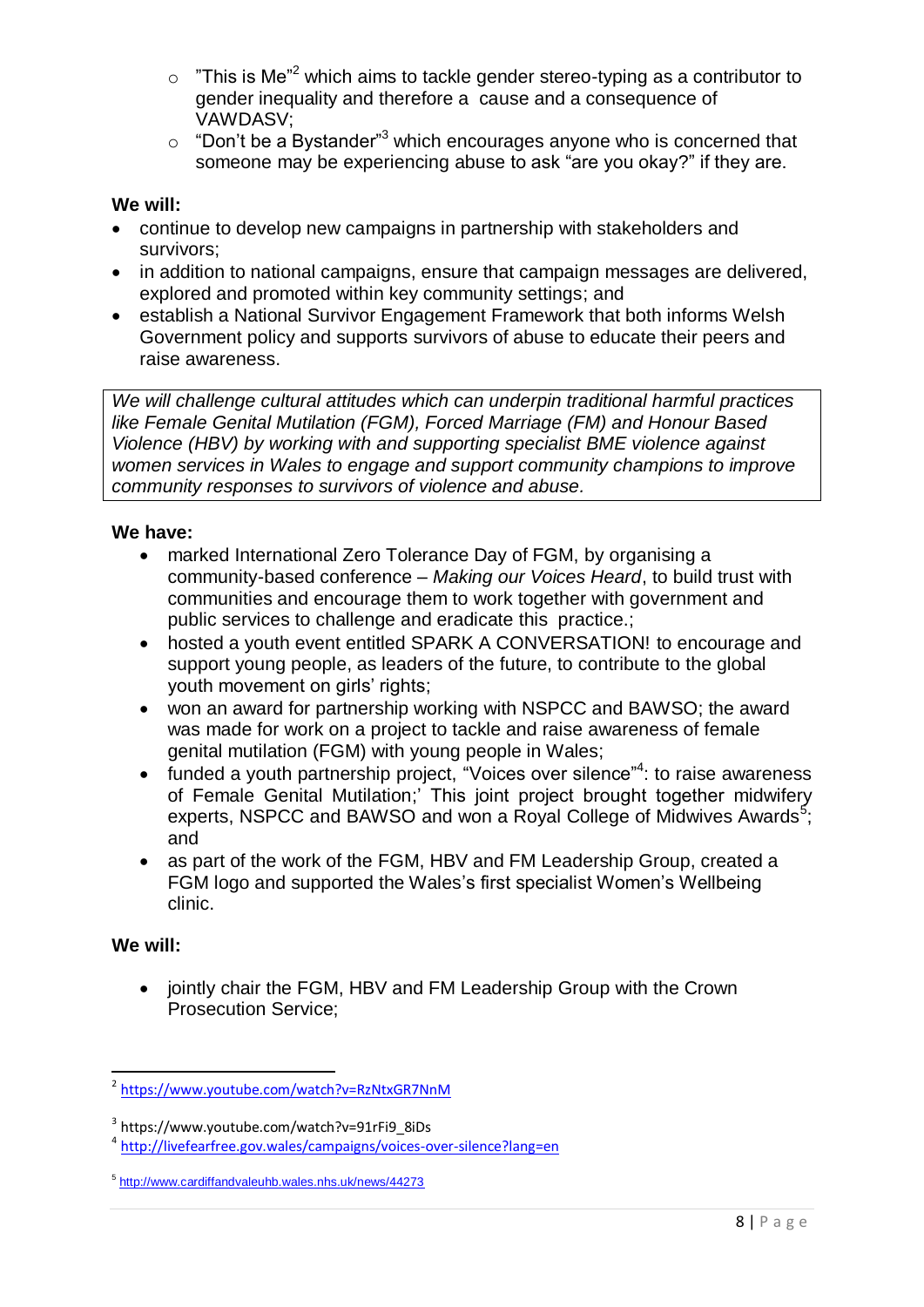- commission research to identify projects and activities that challenge cultural attitudes towards FGM, FM and HBV within Wales;
- work with specialist BME violence against women services in Wales to engage and support community champions;
- commission the development of practice guidance on safeguarding children from abuse related to culture and religious beliefs, including FGM, HBV and FM; and
- raise awareness within the communities, including attending community based events and meetings.

*As part of the National Communications Framework we will positively engage men and boys in challenging all forms of violence against women, domestic abuse and sexual violence.*

#### **We have:**

- consulted with stakeholder groups that support men to inform our campaigns;
- engaged with young men and boys during the development work for 2018- 2020 VAWDASV campaigns;
- supported the White Ribbon Campaign to end male violence against women by promoting uptake of the campaign across the Welsh public service, achieving accreditation as a Government, promoting the Ambassador role and projecting the white ribbon onto sites, such as Conwy and Caerphilly Castles and the Pierhead Building in Cardiff Bay; and
- published a film to mark the International Day for the Elimination of Violence Against Women, featuring White Ribbon Ambassadors.

#### **We will:**

- continue to work with White Ribbon Ambassadors and key stakeholders to promote the White Ribbon Campaign<sup>6</sup>, which encourages men and boys to make a stand against male violence against women, domestic abuse and sexual;
- seek to ensure men and boys are represented in all campaigns work and able to contribute to its development; and
- develop campaigns based on survivor feedback and evidence and seek to represent all of Wales within them.

*Fully implement the National Training Framework<sup>7</sup> ensuring that relevant professionals are trained to provide effective, timely and appropriate responses to victims and survivors.* 

#### **We have:**

- developed and published the National Training Framework (NTF) on violence against women, domestic abuse and sexual violence; this is statutory guidance;
- developed and delivered an e-learning programme to raise awareness of violence against women, domestic abuse and sexual violence, increase

<sup>1</sup> 6 https://www.whiteribbon.org.uk/

 $^{7}$  https://gov.wales/docs/dsjlg/publications/commsafety/160317-national-training-framework-guidanceen.pdf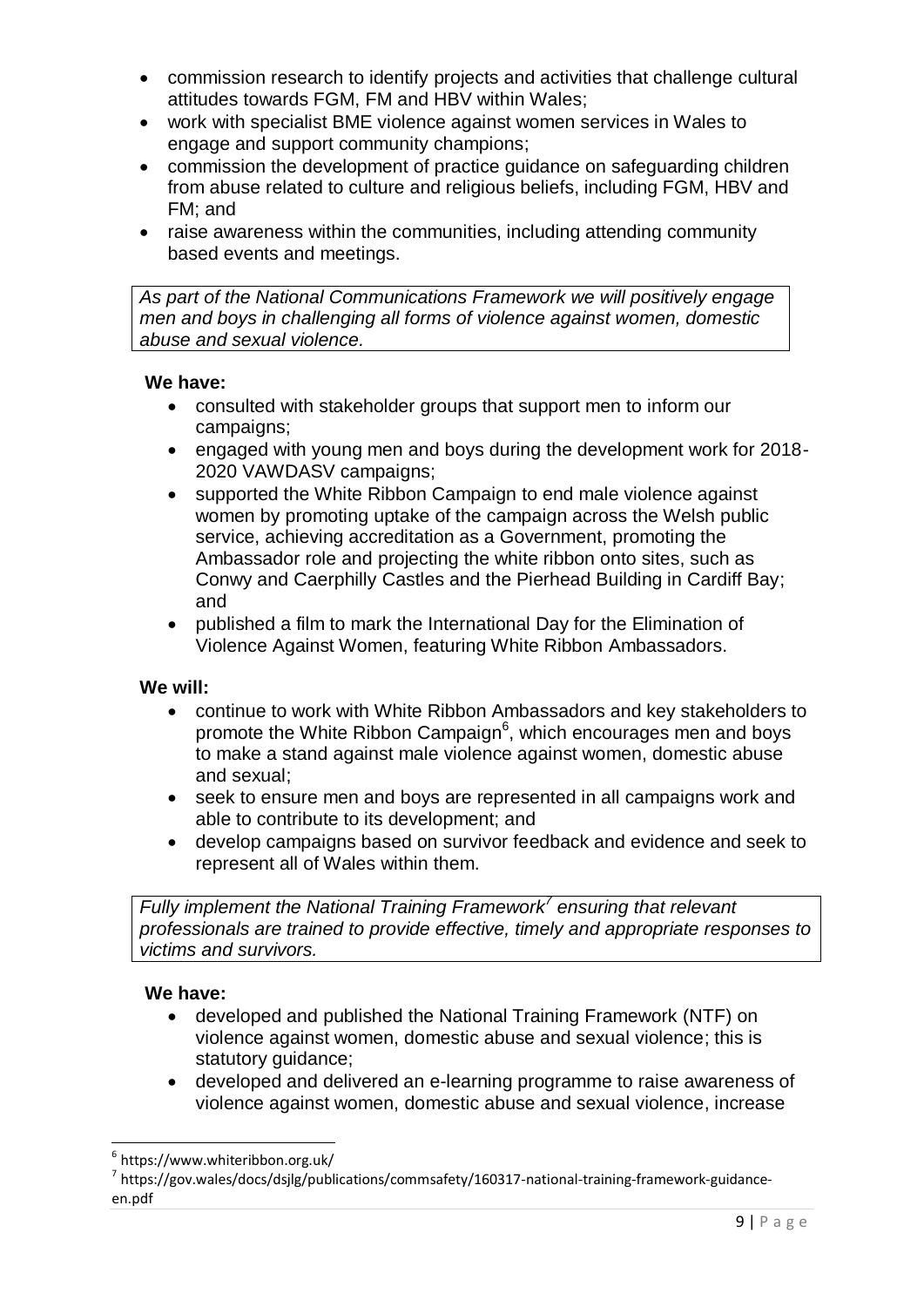knowledge on the indicators and improve learner confidence to offer help via the Live Fear Free helpline; and

- funded nationwide targeted training for domestic abuse workers, significantly expanding the number of qualified, specialist professionals across Wales:
	- o offering a bursary to address a training gap for specialist Independent Sexual Violence Advisers;
	- o providing the first Welsh training course for specialist service managers;
	- o creating a new training course for sexual violence crisis workers and counsellors;
	- o creating a specialist subject syllabus of Agored Cymru accredited units to aid standardisation of VAWDASV training across Wales; and
	- o creating a suite of films aimed at public service leadership to raise awareness of VAWDASV.

#### **We will:**

- continue to deliver the NTF;
- continue to rollout and monitor the Welsh Government eLearning on violence against women, domestic abuse and sexual violence;
- continue development and national rollout of "Ask and Act"<sup>8</sup> and "Ask and Act" champions training;
- address identified training gaps by developing and delivering a programme of learning for domestic abuse practitioners;
- re-develop and deliver the training programme for service managers of specialist violence against women, domestic abuse and sexual violence services;
- continue to offer Public Service leaders learning opportunities to understand the aims of the NTF and lead its implementation within their organisations;
- work cross-Government and with specialist partners to create a Continued Professional Development Framework (based on the specialist subject syllabus) and a specialist qualification for the volunteer role in violence against women, domestic abuse and sexual violence service provision; and
- monitor and assess learning gaps and opportunities with the aim of addressing these as far as is practicable.

#### **Case Study: "THIS IS ME" campaign**

The "THIS IS ME" Campaign was launched in January 2018. The objectives of the campaign were to:

- communicate positive messages that celebrate gender diversity;
- start a conversation around gender inequalities and stereotypes;
- look at the impact gender inequality, norms and stereotypes have as both a cause and consequence of violence and abuse;
- promote gender equality; and

**<sup>.</sup>** 8 https://gov.wales/docs/livefearfree/171129-ask-and-act-overview-en.pdf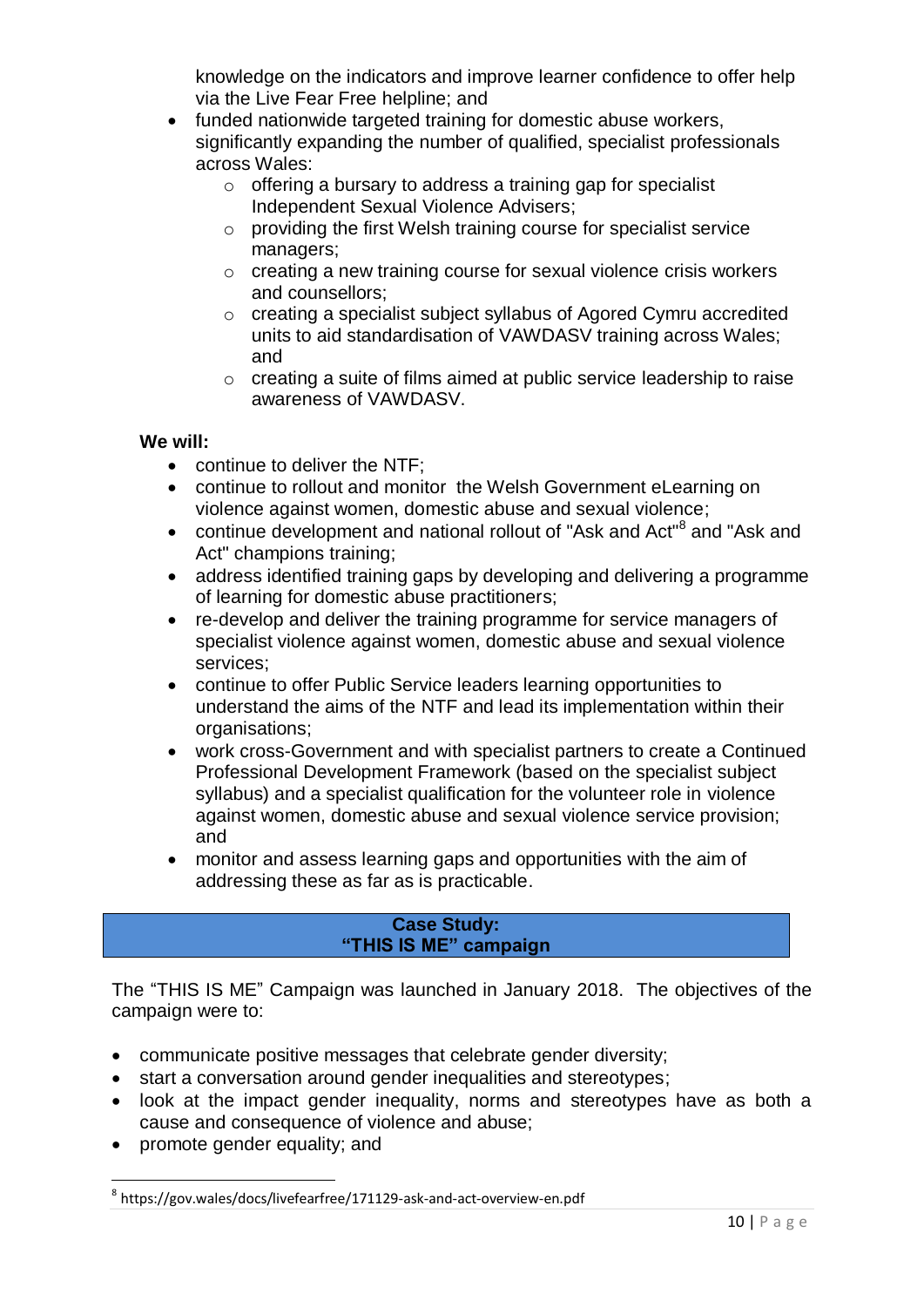• encourage people to find out more by visiting the campaign page on the Live Fear Free website.

#### **Outputs of "THIS IS ME":**

- nearly two million impressions were delivered across Sky and S4C during the two-week TV advertising burst;
- almost five million impacts (4,769,218) were delivered across the three radio stations during the campaign period;
- sessions on the "Live Fear Free" website increased by 6,042% during the campaign period;
- there was a 44% increase in Facebook page likes since the launch;
- more than five million impressions were delivered through the Google Display Network; and
- media coverage secured for the launch was extremely positive and featured interviews with key campaign stakeholders.

**Objective 2:** Increased awareness in children and young people of the importance of safe, equal and healthy relationships and that abusive behaviour is always wrong

Longer term, we know that violence against women, domestic abuse and sexual violence can have a huge impact on children and young people. It can affect their safety, health and wellbeing, educational attainment, family and peer relationships, and their ability to enjoy healthy, happy, respectful relationships in the future.

What the Strategy said Welsh Government would do to achieve this objective and what we will specifically deliver:

*Work with schools, local authorities and regional education consortia to fully implement, and monitor implementation of, the National Training Framework ensuring that teaching professionals are aware of the signs of violence against women, domestic abuse and sexual violence and can respond appropriately.*

#### **We have:**

 commissioned and assessed all training plans under the statutory guidance on the NTF and provided individualised support and feedback to all relevant authorities.

#### **We will:**

- continue to work strategically within Welsh Government and with external stakeholders to respond to the Sex and Relationships Expert Panel recommendations;
- ensure the VAWDASV Act informs development of the new curriculum and guidance violence against women, domestic abuse and sexual violence obligations and requirements into the new curriculum; and
- work strategically within Welsh Government and with external stakeholders to align the NTF with teacher training on an annual basis.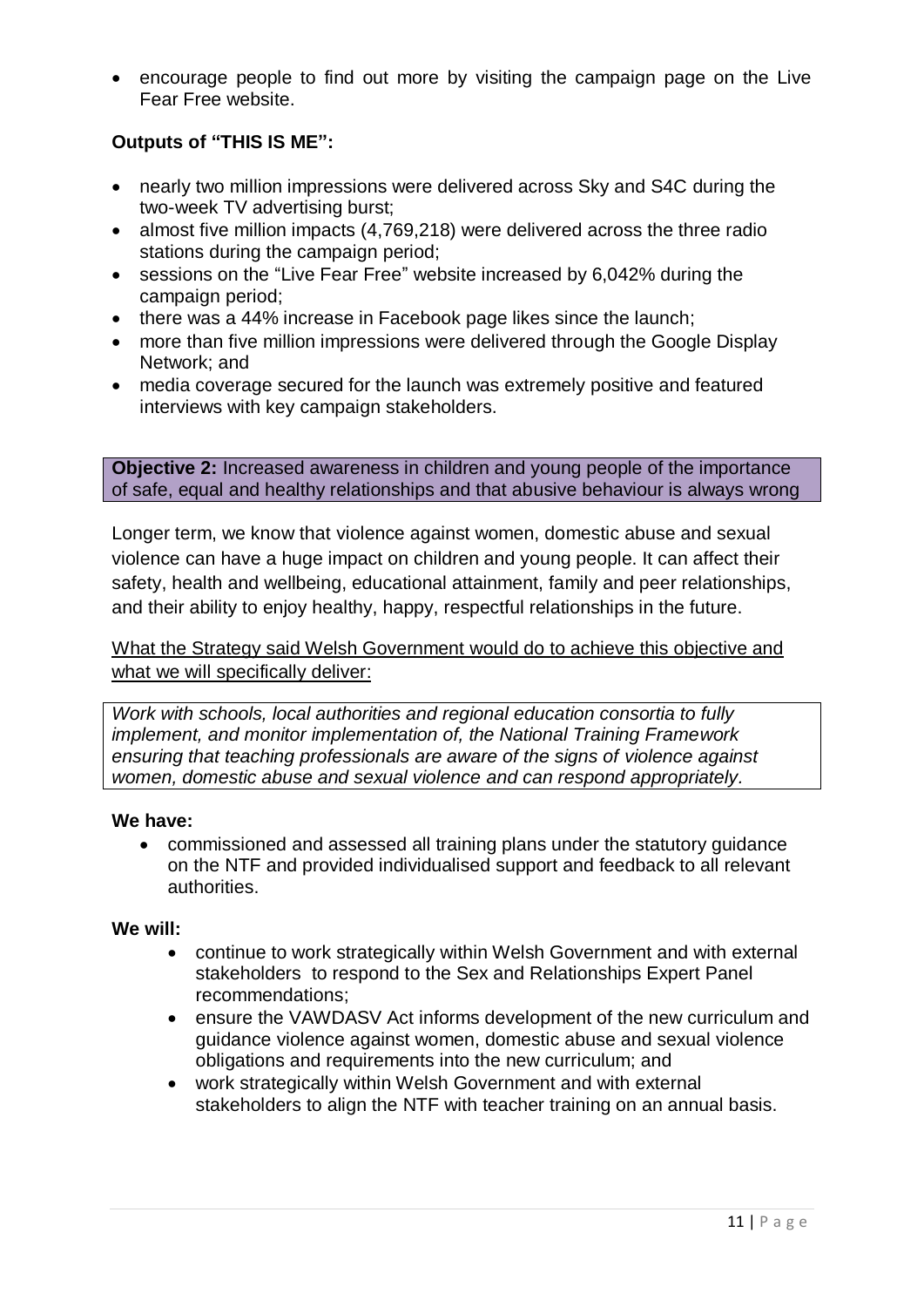*Support schools in educating children and young people of the importance of respect and consent in relationships by building upon, and monitoring the implementation of, the Good Practice Guide: Whole Education Approach to Violence against women, domestic abuse and sexual violence in Wales<sup>9</sup> .*

#### **We have:**

- published and disseminated the Violence against women, domestic abuse and sexual violence Guidance for Governors<sup>10</sup>: and
- published and disseminated the Whole Educational Approach Good Practice  $Guide<sup>11</sup>$ .

#### **We will:**

- continue to promote the Good Practice Guide to all schools and their duties under the Violence Against Women, Domestic Abuse and Sexual Violence Act;
- work with Pioneer Schools to ensure the Good Practice Guide is considered during development of the new curriculum;
- ensure Violence against Women, Domestic Abuse and Sexual Violence Act education obligations are embedded within the revision of the Relationships and Sexuality in Education Guidance. Whilst reference will be made to the Violence against Women, Domestic Abuse and Sexual Violence Act, the obligations will remain on the local authorities and not the schools themselves;
- work with HEFCW to strengthen the approach to enhancing safeguarding practices and resilience, supporting employee and student initiatives that tackle violence against women, harassment and other adverse factors affecting mental health; and
- work with HEFCW to develop a sector specific Good Practice Guide and other relevant guidance.

*Ensure that the development of the new curriculum, and specifically the Health and Well-being Area of Learning and Experience, enables children and young people's education to be supported by a holistic approach to health and well-being and helps them to build the knowledge, understanding and skills that will enable them to develop positive and appropriate relationships.*

#### **We have:**

 responded to the recommendations of the Sex and Relationships Expert Panel.

#### **We will:**

**.** 

 develop an action plan to address the recommendations made by the Sex and Relationships Expert Panel.

<sup>&</sup>lt;sup>9</sup> http://livefearfree.gov.wales/policies-and-guidance/good-practice-guide-a-whole-educationapproach?lang=en

<sup>10</sup> <https://gov.wales/docs/livefearfree/160316-governor-guide-en.pdf>

<sup>&</sup>lt;sup>11</sup> https://gov.wales/docs/dsjlg/publications/commsafety/151020-whole-education-approach-good-practiceguide-en.pdf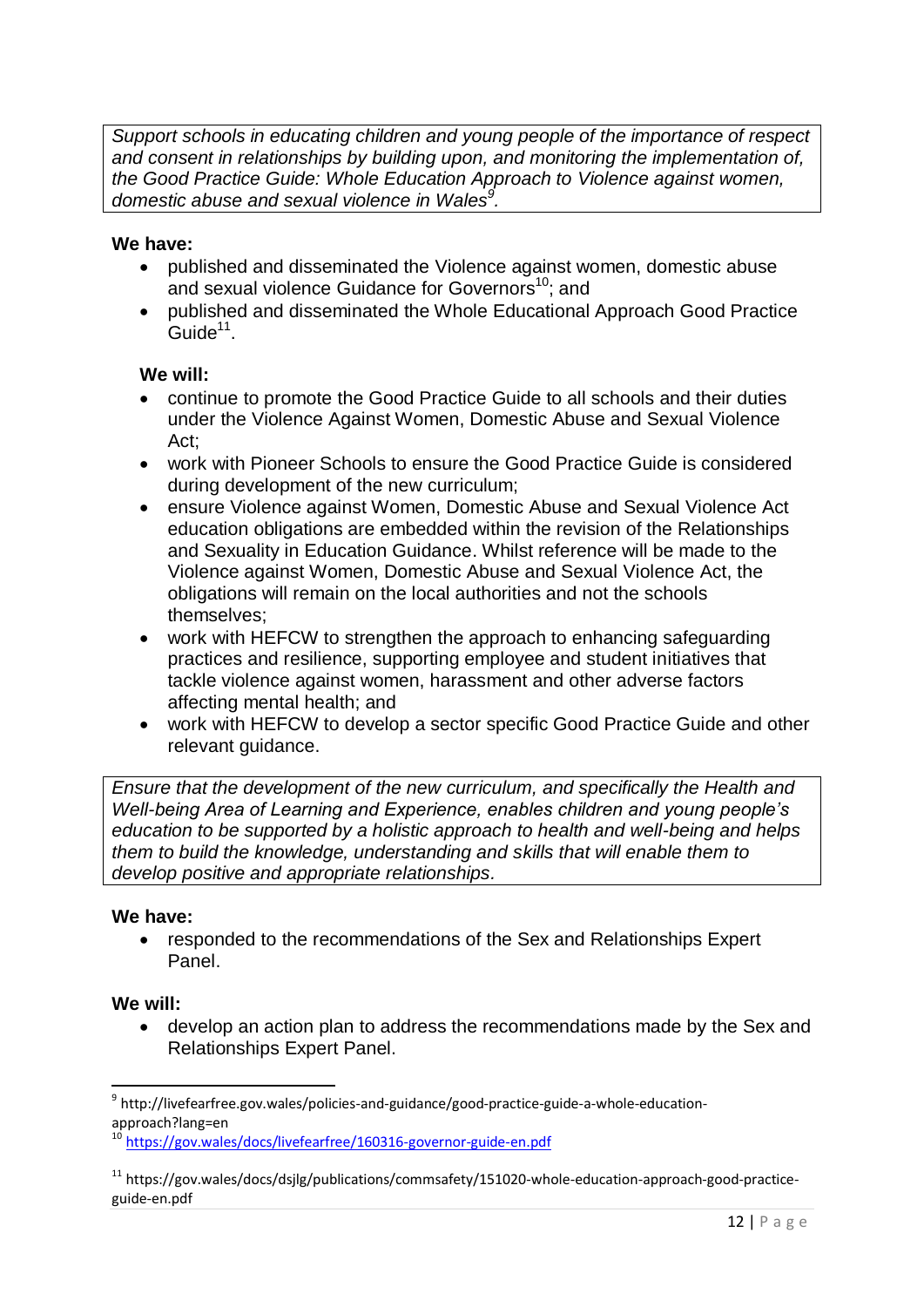ensure that the objectives of the National Strategy inform the development of the new curriculum and guidance to include *a range of topics such as education for lesbian, gay, bisexual, transgender, queer and intersex plus pupils (LGBTQI+), issues of sexual consent and prevention of violence against women.*

*Instigate a thematic review to be undertaken by Estyn to understand current approaches and responses to violence against women, domestic abuse and sexual violence and healthy relationships education within schools.*

#### **We have:**

 commissioned Estyn to undertake the Thematic Review and responded to its findings.<sup>12</sup>

#### **We will:**

 implement the recommendations highlighted with the Thematic Review and support schools to also implement them.

*Issue regulations to require local authorities to provide information on action taken by them to promote the purpose of the Act in the exercise of their education functions.*

**We will** implement this action, if it is deemed necessary. In light of the current review of the curriculum, and the recommendations of the Sex and Relationships Education Expert Group, there is no clear evidence that this is currently required. This position will be continually reviewed.

**Case Study: Education Secretary Kirsty Williams said the days of traditional sex education were long gone.**

"The days of traditional sex education are long gone; the world has moved on and our curriculum must move with it.

"Sex should never be taught in isolation for the simple reason that it is about so much more than just sex; it's also about relationships, rights and respect and that must go hand in hand with a much broader understanding of sexuality. Anything less does a disservice to our learners and teachers.

"The fact is relationships and sexuality shape our lives as well as the world around us. They are a fundamental part of who we are and how we understand ourselves, each other and society.

"By creating RSE as a statutory area of study in our new curriculum for Wales, we will support our young people to develop healthy relationships, maintain good mental health and keep physically and sexually safe.

"Of course, thirty years on from the introduction of Section 28, we will also ensure that RSE is fully inclusive of all genders and sexualities and meets the needs of LGBTQI+ learners.

 $\frac{1}{12}$ 

[https://www.estyn.gov.wales/sites/default/files/documents/A%20review%20of%20healthy%20relationships%](https://www.estyn.gov.wales/sites/default/files/documents/A%20review%20of%20healthy%20relationships%20education.pdf) [20education.pdf](https://www.estyn.gov.wales/sites/default/files/documents/A%20review%20of%20healthy%20relationships%20education.pdf)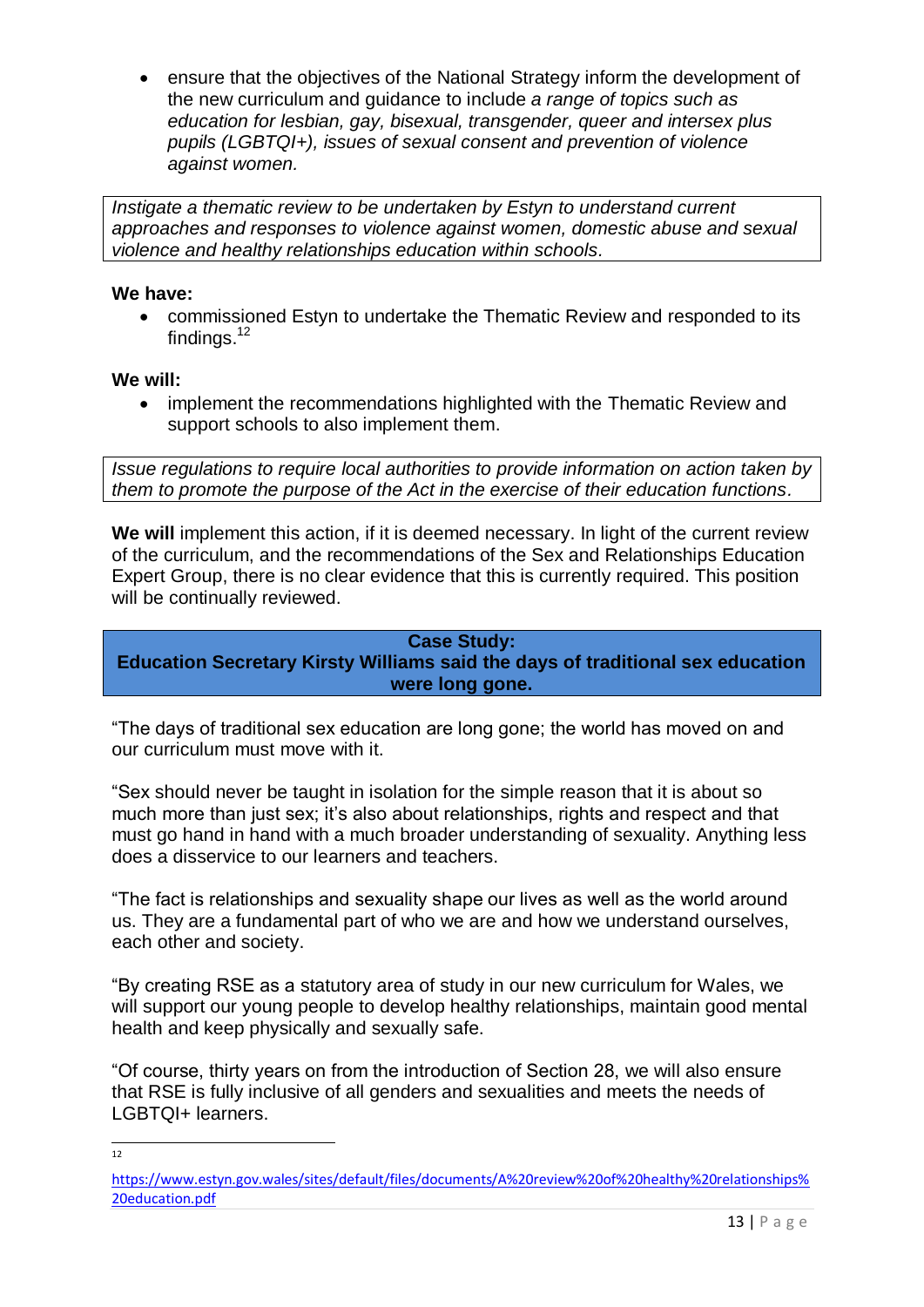"Crucial to all of this will be ensuring that our teachers have the knowledge and confidence to provide the RSE our learners deserve. That's why we're striving to ensure that we get the training and professional development right.

"Thirty years ago Margaret Thatcher denounced local education authorities for teaching children that "they have an inalienable right to be gay". I want all our learners to know that they have an inalienable right to be happy - this is the driving force behind the changes we're proposing."

**Objective 3:** Increased focus on holding perpetrators to account and provide opportunities to change their behaviour based around victim safety.

We recognise that we cannot tackle violence against women, domestic abuse and sexual violence effectively without working to prevent perpetrators from abusing in the first place. This is an area of work that Welsh Government is committed to developing.

What the Strategy said Welsh Government would do to achieve this objective and what we will specifically deliver:

*Working with relevant stakeholders we will develop and publish guidance. It is our intention that this guidance will include good practice principles from current research and evidence of what works and include minimum expectations for the commissioning of perpetrator services to ensure that safety, the management of risk and provision of support to partners/ex partners is integral to any perpetrator services being commissioned in Wales.*

#### **We have:**

- ensured violence against women, domestic abuse and sexual violence draft commissioning guidance includes consideration of implications specific to commissioning of perpetrator services;
- developed an expert forum for perpetrator services to share/network; and
- appointed a forensic psychologist, under a collaborative arrangement with Her Majesty's Prison and Probation Service in Wales, to lead work in relation to perpetrators.

#### **We will:**

- work with specialist violence against women, domestic abuse and sexual violence perpetrator services from the statutory and non-statutory sectors in Wales to ensure new standards/principles for perpetrator services meet the needs of Wales;
- work with academic partners to review the evidence of what works with perpetrators;
- oversee the production of guidance for public services who have contact with perpetrators;
- work with partners to develop blueprints for female offending and youth justice in Wales, aligning with the Justice in Wales Strategy and the work of the Justice Commission. These blueprints will reflect the needs of females and children/young people at risk of committing violence against women, domestic abuse and sexual violence offences; and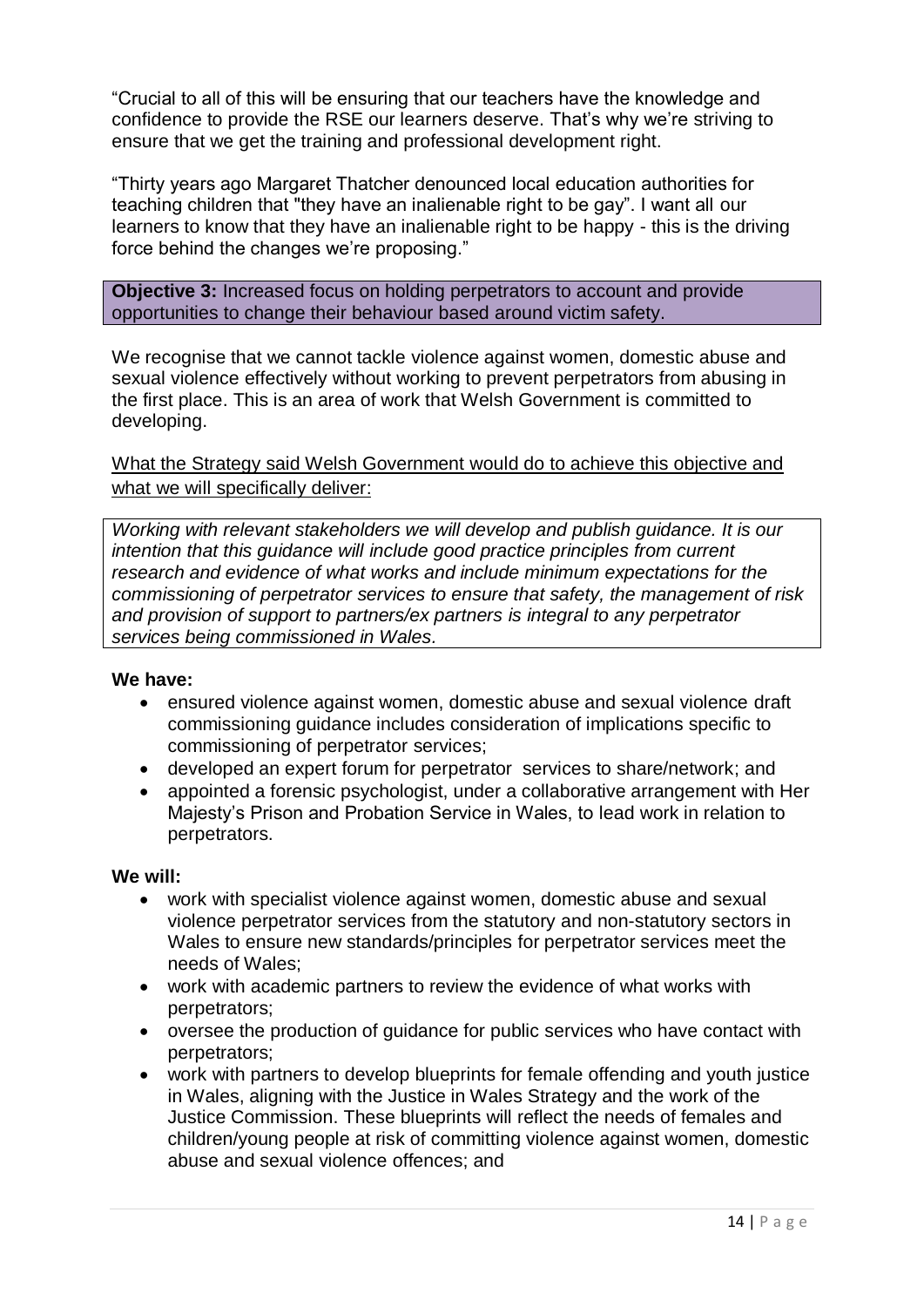ensure violence against women, domestic abuse and sexual violence policy development aligns with the 'Framework to Support Positive Change for those at Risk of Offending in Wales 2018-2023'

*Establish a Wales learning panel to disseminate learning and good practice from Domestic Abuse Homicide Reviews and other safeguarding reviews to prevent further harm.* 

#### **We have:**

 seconded an Assistant Chief Constable from Dyfed Powys Police to complete a review of Domestic Homicide Reviews in Wales.

#### **We will:**

- implement findings from the review of Domestic Homicide Reviews;
- address data gaps identified during Domestic Homicide Review processes;
- carry out and share risk assessment with perpetrator service providers to inform Domestic Abuse family justice case;
- create a central repository for all safeguarding reviews in Wales where themes, patterns, risk factors and modus operandi can be interrogated by using machine learning to extrapolate data to inform service providers; and
- create a safeguarding learning panel for monitoring reviews, recommendations, action plans and dissemination of thematic learning to good practice from DHRs to inform the development of training links with the NTF.

*We will work with the Home Office, Police and Crime Commissioners and Community Safety Partnerships in Wales to ensure that people are protected in circumstances outside the home where they are potentially vulnerable. This will include actions under the draft Substance Misuse Delivery Plan 2016-18, such as Area Planning Boards, Community Safety Partnerships, Police and Crime Commissioners, the Police and Trading Standards working together to share intelligence and deliver targeted harm reduction campaigns related to the Night Time Economy.* 

#### **We have:**

- published our Substance Misuse Treatment Framework on joint working between Substance Misuse and Domestic Abuse;
- published our Night Time Economy Framework for Wales (December 2016) which provides a structure for all key stakeholders to aid the development and preservation of a sustainable, healthy and safe night time economy;
- mapped actions of the Wales Sex Worker Delivery Group to inform the wider Domestic Homicide Review agenda.
- collaborated with Swansea University to deliver a training programme across Wales on sex work and substance misuse. This is being turned into elearning and will available on our forthcoming Harm Reduction website; and
- established the Wales Anti-Slavery Leadership group to raise awareness and develop initiatives to tackle all forms of slavery across Wales.

#### **We will:**

• establish a mechanism for joint communication between all four Police and Crime Commissioners (PCCs) and Welsh Government to enable shared learning and collaborative working;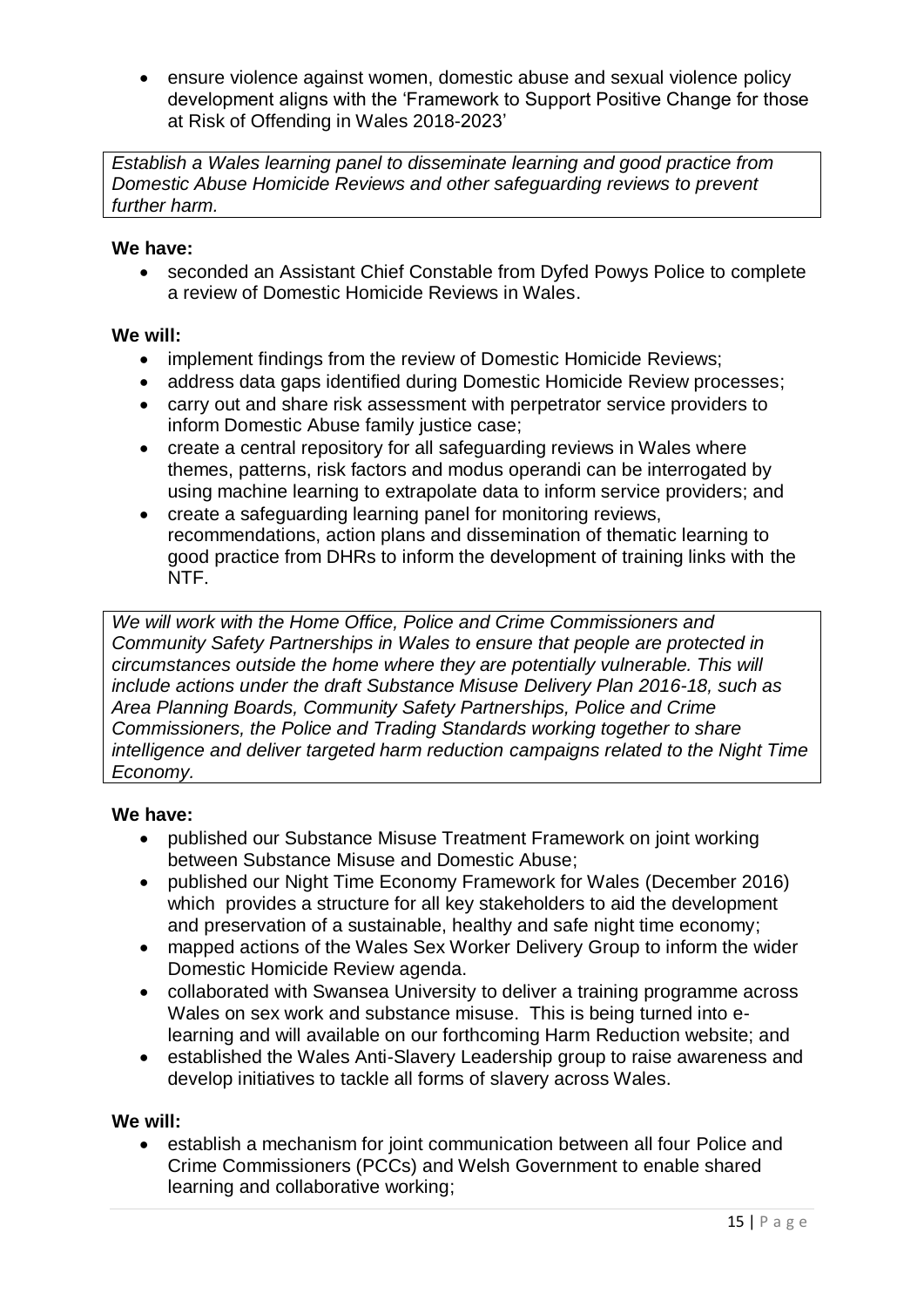- establish a mechanism for communication with the Home Office to ensure integration of non-devolved activities and enabling sharing of progress on relevant elements of the UK Government Violence Against Women, Domestic Abuse and Sexual Violence Strategy Action Plan;
- review learning from the Cymru Women's Pathfinder to inform development of joint work with female offenders;
- identify opportunities for joint working within the Substance Misuse Delivery Plan and work across Welsh Government to implement those opportunities.
- inform the review of Community Safety Partnerships and provide guidance on their role in addressing violence against women, domestic abuse and sexual violence; and
- continue to work with our partners to identify and deliver initiatives to tackle all forms of slavery across Wales.

#### **Case Study: Domestic Homicide Review**

In October 2017, Assistant Chief Constable Liane James commenced a secondment to Welsh Government to undertake work on the Violence Against Women Domestic Abuse and Sexual Violence agenda. A particular focus was to look to:

#### **"Assess the effectiveness of the Welsh Government, Community Safety Partnership and other public services response to Domestic Homicide Reviews and make recommendations as to how they might be fully acted upon by Welsh public services"**

In conducting this review more than 40 organisations, agencies and office holders have been engaged and consulted in order to understand the landscape of DHRs, the benefits and what needs to change to improve the system, but more importantly, to improve the outcomes for the families.

Stakeholders agree the need to conduct a review of any tragic incident where a life has been lost through domestic violence, and to learn lessons from that review so that future practice can be developed using the benefit of hindsight. However, there needs to be a more coordinated system for reviews in Wales, which mirrors best practice in the safeguarding arena with the development of adult and child practice reviews.

#### **Objective 4:** Make early intervention and prevention a priority

Welsh Government recognises that intervening early is vital to stopping violence from escalating and reducing the harm to victims and their children. Identifying violence against women, domestic abuse and sexual violence at the earliest opportunity and providing an appropriate response to minimise impact and harm is critical to achieving the prevention, protection and support purposes of this Strategy.

#### What the Strategy said Welsh Government would do to achieve this objective and what we will specifically deliver:

*Work across Government and with key stakeholders to scale up and mainstream evidenced based approaches to ensure that early intervention and prevention is happening consistently and is core business across Wales.*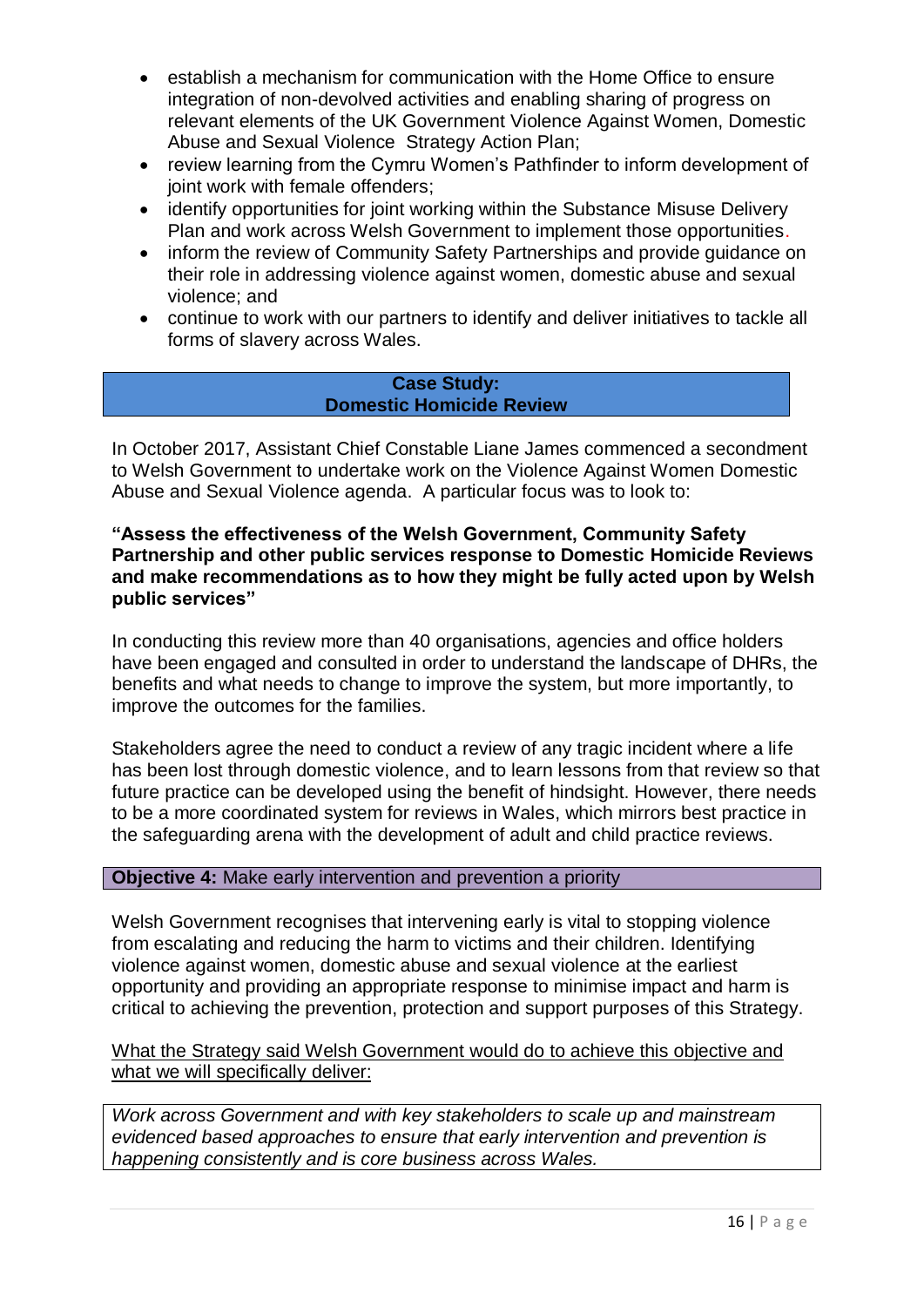#### **We have:**

- developed a principles based approach to "Ask and Act";
- assessed early adoption of "Ask and Act" in pilot sites on a rolling basis and used learning to inform a phased process of national rollout;
- published a series of draft working guidance documents on "Ask and Act";
- the Wales Anti-Slavery Leadership Group has developed a consistent training programme that is being delivered across Wales and has been included in the NTF; and
- embedded prevention and early intervention (including the Adverse Childhood Experiences (ACEs) agenda) in the Project Initiation Document for the Violence against women, domestic abuse and sexual violence work stream of the 'Framework to Support Positive Change in those at Risk of Offending in Wales 2018-2023'.

#### **We will:**

- establish evidence-based approaches to reviewing ongoing pilot/proof of concept projects to ensure that early intervention and prevention is happening consistently across Wales;
- work with relevant authorities, where appropriate, to develop a model for funding and rolling out piloted projects to ensure consistency in early intervention and prevention across Wales;
- continue to liaise across Welsh Government to ensure violence against women, domestic abuse and sexual violence policies are reflective of wider gender equality/intersectional issues and social and economic inequalities;
- coordinate links across the Welsh Government preventative agendas in Wellbeing of Future Generations goals and Social Services and Well-being duties to ensure they align and recognise violence against women, domestic abuse and sexual violence prevention; and
- embed funding for preventative programmes within the model for sustainable funding and integrate it into the commissioning guidance for relevant bodies.

*We will publish statutory guidance and fully implement the principles based "Ask and Act" supporting appropriate professionals within relevant authorities to understand the signs of violence against women, domestic abuse and sexual violence, to use targeted enquiry and to act by referring the person appropriately.*

#### **We have:**

- assessed early adoption of "Ask and Act" in pilot sites on a rolling basis and used learning to inform a phased process of national rollout; and
- published a series of draft working guidance documents on "Ask and Act".

#### **We will:**

- rollout "Ask and Act" nationally; and
- we will continue to monitor the impact of these documents and revise and republish with statutory provisions as necessary.

*Promote opportunities for early intervention and prevention and development of innovative services.*

#### **We have:**

 developed an Anti-Slavery awareness campaign and carry out regular sessions at Welsh airports and sea ports, transport hubs, major railway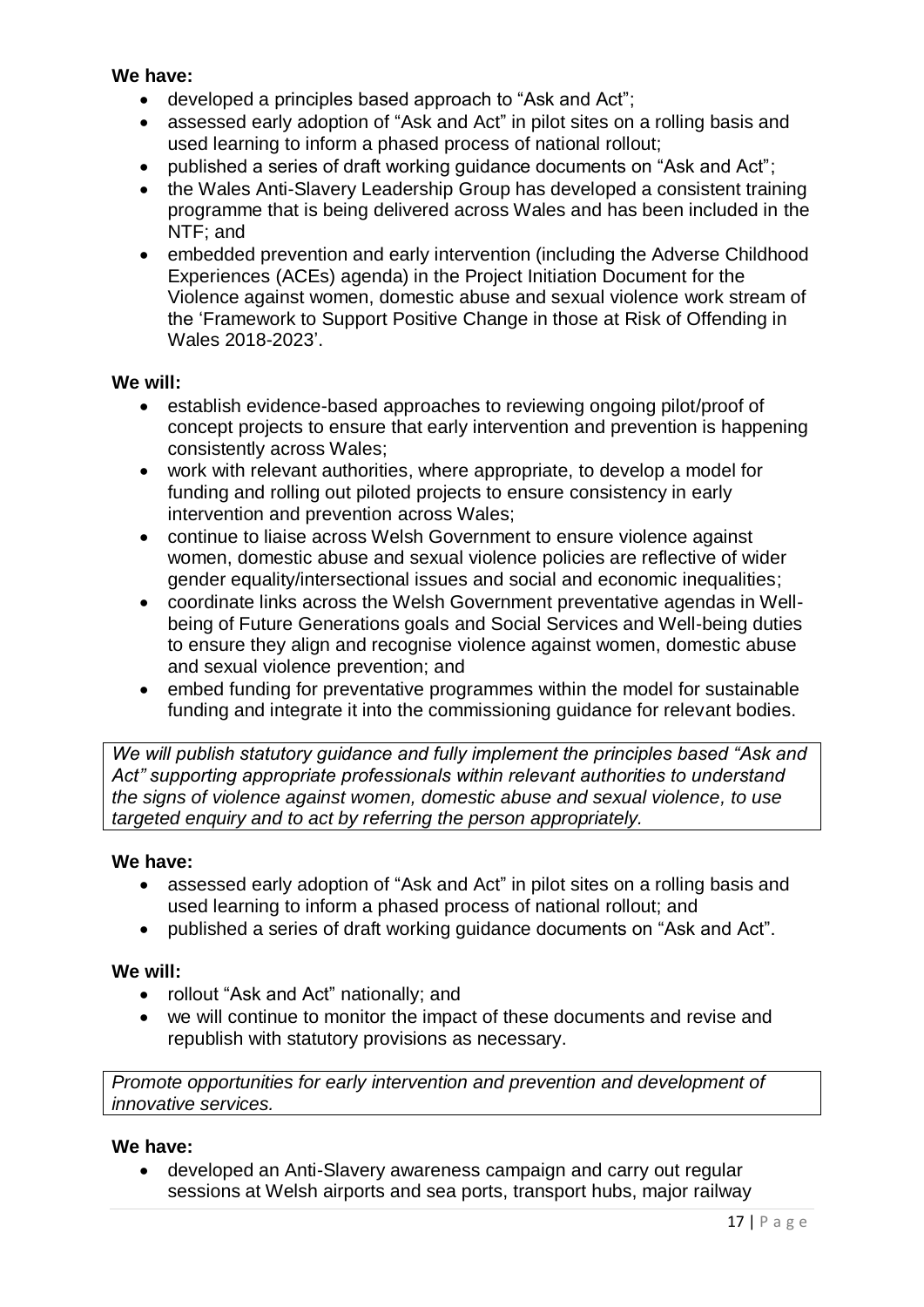stations and other public places, including the Royal Welsh Show and other major public events; and

 Funded the all Wales Spectrum schools project to promote the importance of healthy relationships and raise awareness of domestic abuse, sexual violence and violence against women. Spectrum also delivers training for school staff and governors about understanding the impact of domestic abuse on a child and raises awareness by looking at a whole school approach to tackling domestic abuse.

#### **We will:**

- work with statutory and non-statutory organisations that work preventatively to develop innovative services to benefit victims of violence against women, domestic abuse and sexual violence in Wales;
- support participation mechanisms for survivors to ensure their voice is central to informing prevention work and innovation; and
- Continue to raise awareness of violence against women, domestic abuse and sexual violence, including Anti-Slavery, at all major public events, transport hubs and Welsh Airports.

*We will work with the National Adviser, the Future Generations Commissioner for Wales, specialist services, Public Health Wales, adult services and children's services to ensure that families identified and needing support for living with adverse childhood experiences relating to domestic abuse and sexual violence, have access to existing interventions delivered by specialist services.* 

#### **We have:**

- worked with Public Health Wales ACEs Hub to discuss how our approaches will align, e.g. in training; and
- Agreed the cross-Government Safeguarding Group will incorporate consideration of both violence against women, domestic abuse and sexual violence and ACEs.

#### **We will:**

- monitor alignment with Welsh Government guidance on the delivery of services funded by Families First via local authorities to families experiencing domestic violence on an annual basis;
- set out a Framework for the ACEs Hub to engage with the violence against women, domestic abuse and sexual violence sector and be informed by violence against women, domestic abuse and sexual violence expertise; and
- the Welsh Government Anti-slavery Co-ordinator will continue to work with the National Advisors to ensure that the agenda is fully embedded in all relevant initiatives and interventions.

#### **Case Study: "Ask and Act"**

#### **The implementation of "Ask and Act" within health**

A patient attended a clinic for treatment. The doctor had recently completed the "Ask and Act" Group 2 training and identified that the patient was demonstrating some of the indicators of the possible experience of violence against women, domestic abuse or sexual violence. The doctor sensitively asked the patient if she had experienced domestic abuse. The patient made a disclosure, resulting in the doctor making the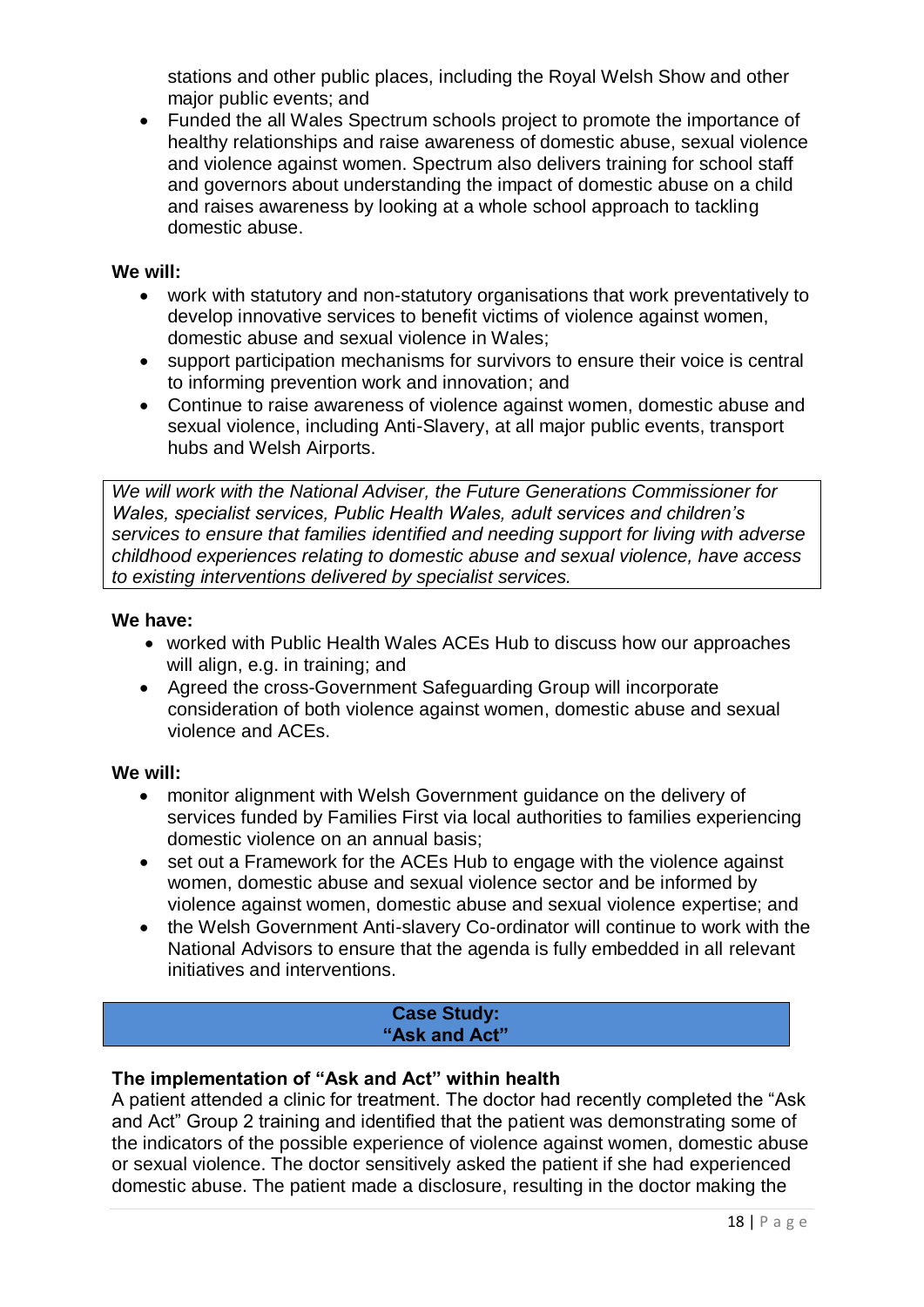appropriate referral to specialist support services with the patient's consent. The patient was also referred to the local Multi-Agency Risk Assessment Conference (MARAC).

A few weeks later, the same patient had a follow up appointment at the clinic and saw the same doctor. The patient thanked the doctor for asking her the question (on domestic abuse) and referring her. She commented that this action had transformed her life, as she now felt safe in her own home which she hadn't done for a long time.

The doctor admitted that prior to the "Ask and Act" training she would probably not have raised the discussion about domestic abuse. The doctor shared the patient's feedback with her colleagues emphasising the importance of the "Ask and Act" training and the value of "Ask and Act" in practice.

**Violence Against Women Domestic Abuse and Sexual Violence Act Purpose: Protection**

**Wellbeing of Future Generations Act way of working: Long term, Collaboration, Involvement; Integration** 

Protection is a critical aspect of our work; we need to work together as a public service to protect those who are currently experiencing violence against women, domestic abuse and sexual violence from suffering any further harm, and protect any children within the family setting.

This requires a coordinated and collaborative response where the expertise and experience of both the specialist support sector and survivors will be critical if we are to get it right.

There is one objective that supports the purpose of protecting those currently experiencing these issues.

**Objective 5:** Relevant professionals are trained to provide effective, timely and appropriate responses to victims and survivors

What the Strategy said Welsh Government would do to achieve this objective and what we will specifically deliver:

*We will fully implement the National Training Framework ensuring that professionals across all relevant authorities (including health, local authorities, NHS Trusts and Fire and Rescue Services) are supported to increase their understanding and knowledge of violence against women, domestic abuse and sexual violence, resulting in improved responses to disclosures.*

#### **We have:**

- developed and published the NTF on violence against women, domestic abuse and sexual violence; this is statutory guidance for violence against women, domestic abuse and sexual violence; and
- developed and delivered an e-learning programme to raise awareness of violence against women, domestic abuse and sexual violence, increase knowledge on the indicators and improve learner confidence to offer help via the Live Fear Free helpline. The e-learning (or local equivalent) has been completed by 127,000 people.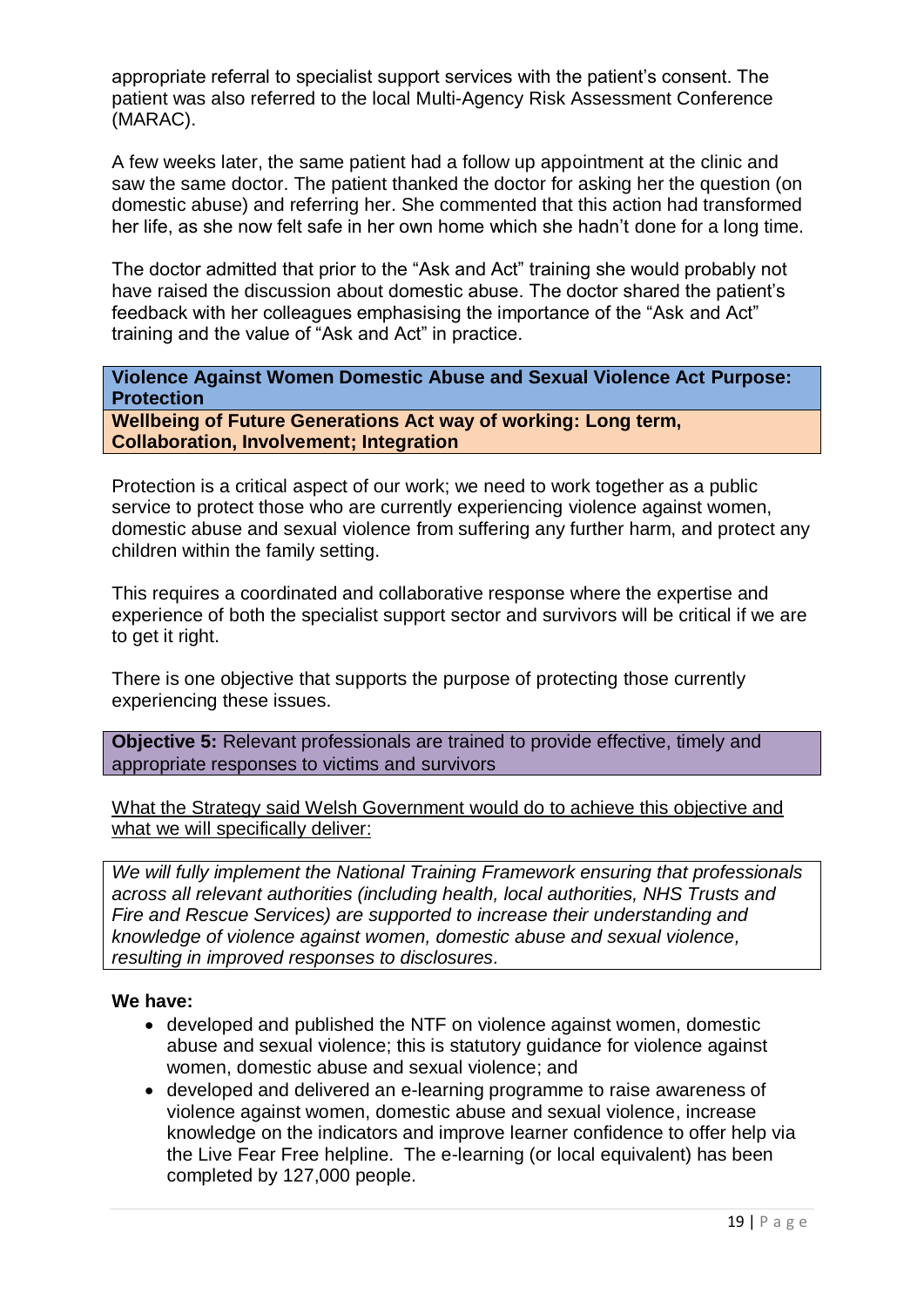#### **We will:**

- monitor the rollout of the NTF by monitoring data returns, reviewing training plans and annual reports to ensure relevant authorities are meeting their statutory requirements, and are supported when the requirements are not met;
- consider need against the Framework on an annual basis and offer activity wherever possible within budget parameters;
- monitor the need for specialist training and consider ways to meet that need; and
- continue to roll out the Slavery Training Programme across Wales.

*We will explore links between our National Training Framework (NTF) and training proposed by Police Forces and the College of Policing identifying where gaps exist in knowledge, skills and understanding to tackle domestic abuse effectively<sup>13</sup> .*

#### **We will:**

- provide advice to relevant authorities on working with partners to suitably implement training; and
- liaise with National College of Policing regarding the NTF and make links where appropriate.

*We will fully implement "Ask and Act" supporting appropriate professionals within relevant authorities to understand the signs of violence against women, domestic abuse and sexual violence, to use targeted enquiry and to act by referring the person appropriately.*

#### **We have:**

- tested "Ask and Act" in two early adopter sites, reaching 1300 professionals in the test period during 2015- 2016; and
- widened implementation of "Ask and Act into a further three regions/organisations during 2017-2018.

#### **We will:**

 continue phased national rollout of "Ask and Act" aiming for national rollout by 2021.

*Work alongside the National Safeguarding Board (NSB) to further inform safeguarding approaches in Wales as they relate to violence against women, domestic abuse and sexual violence.*

#### **We have:**

 met with the NSB in relation to Domestic Homicide Reviews in order to inform the work and align recommendations.

#### **We will:**

1

 work with the National Safeguarding Board to support work to better align safeguarding and violence against women, domestic abuse and sexual violence processes;

<sup>&</sup>lt;sup>13</sup> Increasingly everyone's business: A progress report on the police response to domestic abuse: HMIC 2015 https://www.justiceinspectorates.gov.uk/hmic/wp-content/uploads/increasingly-everyones-business-domestic-abuse-progress-report.pdf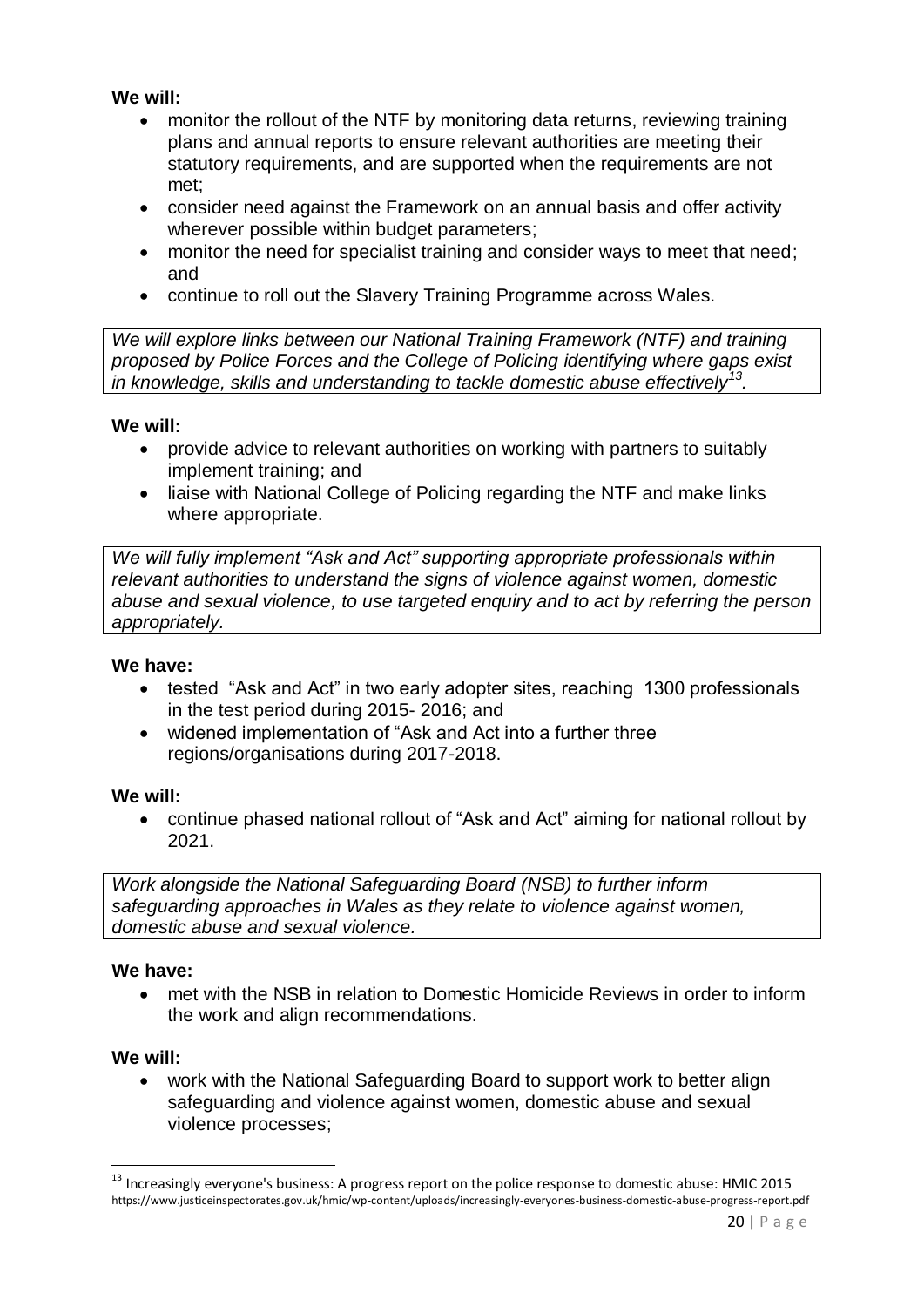- update statutory guidance Child Sexual Exploitation, ensuring that arrangements for children coming up to the age of 18 can be appropriately referred to adult violence against women, domestic abuse and sexual violence services;
- develop practice guidance on safeguarding issues to be used in conjunction with the new National Protection Procedures, including child trafficking, child sexual exploitation and harmful sexual behaviours;
- support Safeguarding Boards to deliver training for the implantation of Welsh Government policy and legislation such as, Child Sexual Exploitation, National Protection Procedures and related practice guidance and increasing capacity within the multi-agency safeguarding training programmes;
- develop a National Action Plan on Child Sexual Abuse, including child sexual exploitation and harmful sexual behaviours; and
- commission an awareness raising campaign from "Stop It Now"<sup>14</sup> to deliver direct awareness raising sessions to professionals and to parent/carers via the 6 Safeguarding Children Boards.

*We will continue to work with the Police, Police and Crime Commissioners, the Crown Prosecution Service, lawyers and magistrates, the courts, probation and prisons, to improve the response of all the criminal justice agencies in Wales to those who report a crime to the police.*

#### **We have:**

- worked with partners to launch the 'Framework to support positive change in those at risk of offending in Wales 2018-2023', ensuring that key organisations are represented on each of the work streams;
- worked with the Ministry of Justice to ensure the Female Offender Strategy is informed by the Wales view and responds to issues for Wales;
- formed and co-chaired the 'Justice in Wales Strategy Group' to ensure key criminal justice agencies collaborate to plan the future delivery of services in Wales; and
- co-chaired the Reducing Reoffending Pathways Group, reporting progress on the integration of services to the Integrated Offender Management Cymru Board and All Wales Criminal Justice Board.

#### **We will:**

**.** 

- work with the Crown Prosecution Service to develop an integrated response to increasing prosecutions that incorporates supporting the specialist sector to provide support in court, links with the communication Framework to increase understanding of VAWDASV and provide myth-busting information to the public (who could potentially be part of jury selection);
- work with the Ministry of Justice to ensure the Victims Strategy is informed by a Wales view and responds to issues for Wales; and
- work with partners to develop the 'blueprints' for female offending and youth justice in Wales, contributing to the overall Justice Commission.

<sup>&</sup>lt;sup>14</sup> <https://www.stopitnow.org.uk/wales.htm>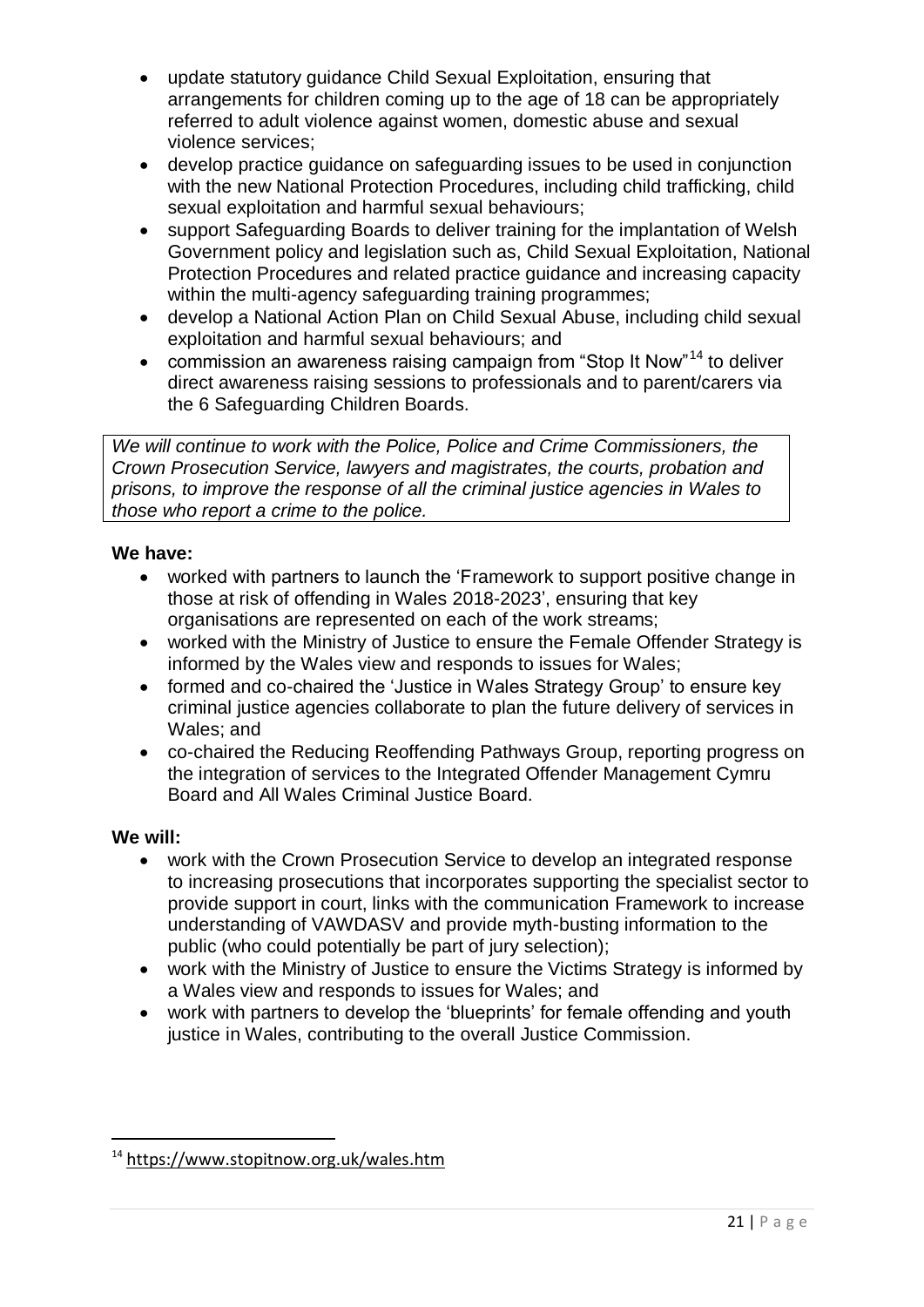*We will work with the Children and Family Court Advisory Support Service (CAFCASS) CYMRU to ensure staff identify and assess the associated risks and impact and appropriately refer to local support services.* 

#### **We will:**

- support training of CAFCASS staff on Coercive Control and raise awareness of "Ask and Act";
- work with UK partners including the Home office and Ministry of Justice to support the developments of the UK Domestic Abuse Bill and its implementation.

*Work with schools to ensure awareness of the Keeping Learners Safe (KLS) guidance that states a school must 'maintain an ethos of safeguarding and promoting the well-being of children and young people, and protecting staff.*

#### **We have:**

- continued to meet regularly with our practitioner network, Safeguarding in Education Group (SEG), to ensure the effective implementation of the KLS guidance and to seek advice and support in updating the guidance; and
- worked closely with the colleagues in Health and Social Services in the development of a suite of guidance issued under Part 7 of the Social Services and Well-being (Wales) Act 2014. This suite of guidance provides clarity of the role of those working in education services in ensuring that there are effective safeguarding practices and policies in place.

#### **We will:**

- update the KLS guidance in 2018-19. The update will take account of changes in relevant policy areas. This update will be developed with the SEG;
- undertake communications activity to advertise the updated guidance at the beginning of 2019-20; and
- update and re-publish the on-line KLS modules on Hwb, in line with the update to the KLS guidance and following feedback from stakeholders to ensure training is up to date and factually correct.

*Promote the use of locally-based integrated referral pathways to ensure people are directed to the service they need when they need them.*

#### **We will:**

 Explore models such as the Multi-Agency Safeguarding Hubs Region and alternative approaches which enable victims and perpetrators to access services locally.

*Monitor and report on the implementation of the Renting Homes (Wales) Act 2016, which will enable perpetrators of domestic abuse to be targeted for eviction, enabling the victim and other family members to remain in their home where it is safe to do so.*

#### **We have:**

• included general information on Domestic Abuse within the Code of Guidance under Rent Smart Wales.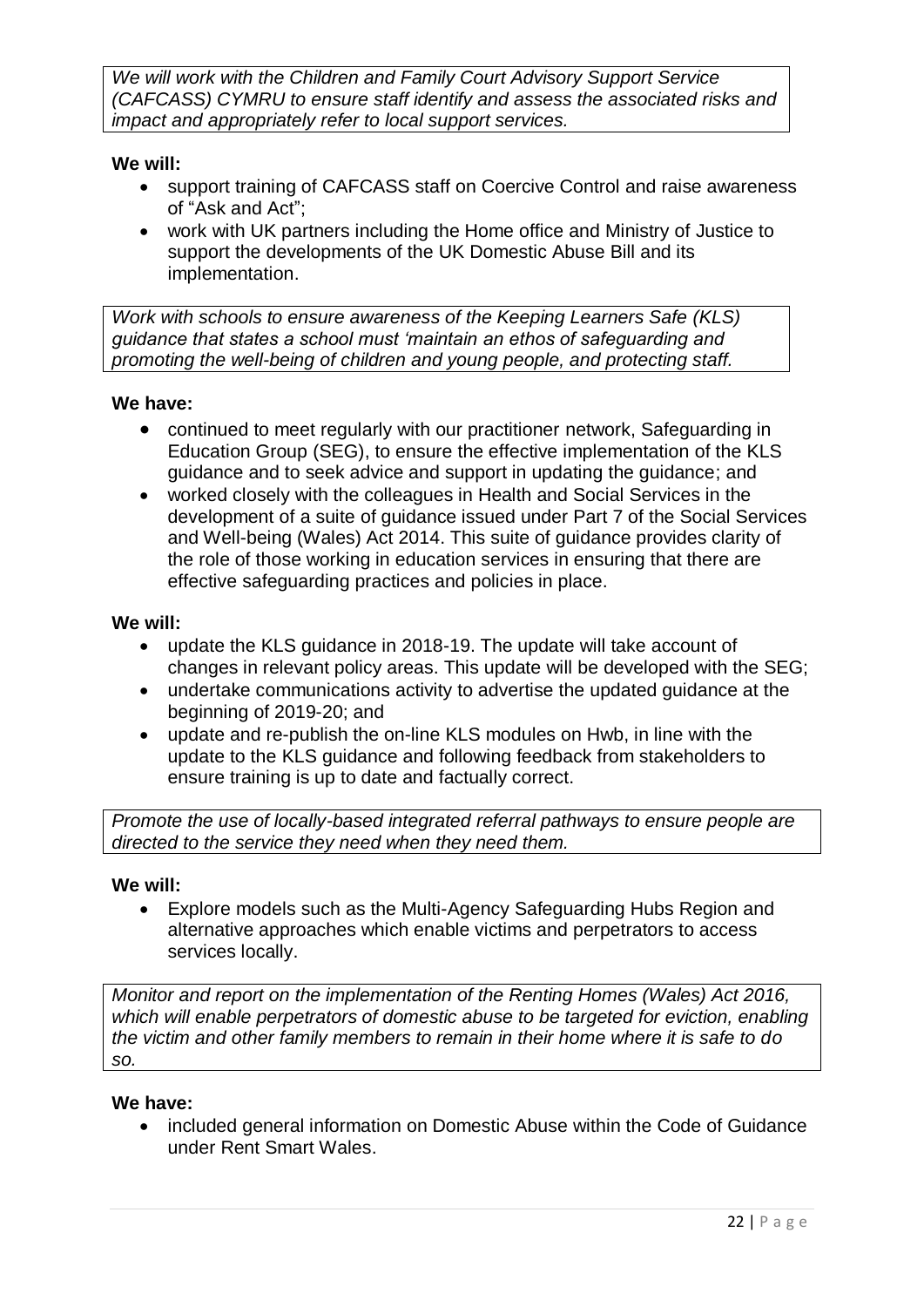#### **We will:**

 ensure there is a legislative requirement that all occupation contracts contain explanatory information indicating domestic abuse will be a breach of the contract, and thus could lead to the perpetrator being evicted.

*Develop and publish multi-agency guidance to encourage and support greater collaboration and information sharing.* 

#### **We have:**

- listened to those who responded to our consultation on draft statutory guidance on multi-agency and acknowledged the need to build multi-agency collaboration into our regionalisation work rather than issue separate guidance; and
- supported local health boards and local authorities to collaborate on drafting local or regional strategies.

#### **We will:**

 Respond to views provided during the consultation on draft Regional Commissioning Guidance to feed into final guidance.

#### **Case Study: Seren Môr Consortium**

Seren Môr Consortium is a partnership of specialist organisations working together to end violence against women, domestic abuse and sexual violence.

The Seren Môr consortium has recently been formalised with the completion of a due diligence procedure and sign off of our Memorandum of Understanding.

The consortium is made up of the following violence against women, domestic abuse and sexual violence provider partners:

- Bawso
- Hafan Cymru
- New Pathways
- Port Talbot and Afan Women's Aid
- Swansea Women's Aid

The main aim and purpose of the consortium is to strengthen, sustain, develop and protect domestic abuse, sexual violence and violence against women services across the region. The partnership aims to have an ethos of mutual respect, trust, fairness and collective action on the basis that a collective approach is stronger than individual organisations acting alone, so to become more resilient and able to respond effectively.

The Consortium will work collaboratively to:

- bid for and provide services to support victim-survivors of domestic abuse, sexual violence and violence against women, in support of each member's core business;
- bid for and provide services to prevent these crimes, in support of each member's core business;
- share, discuss and develop new projects, activities and sources of funding:
- provide mutual strategic and practical support;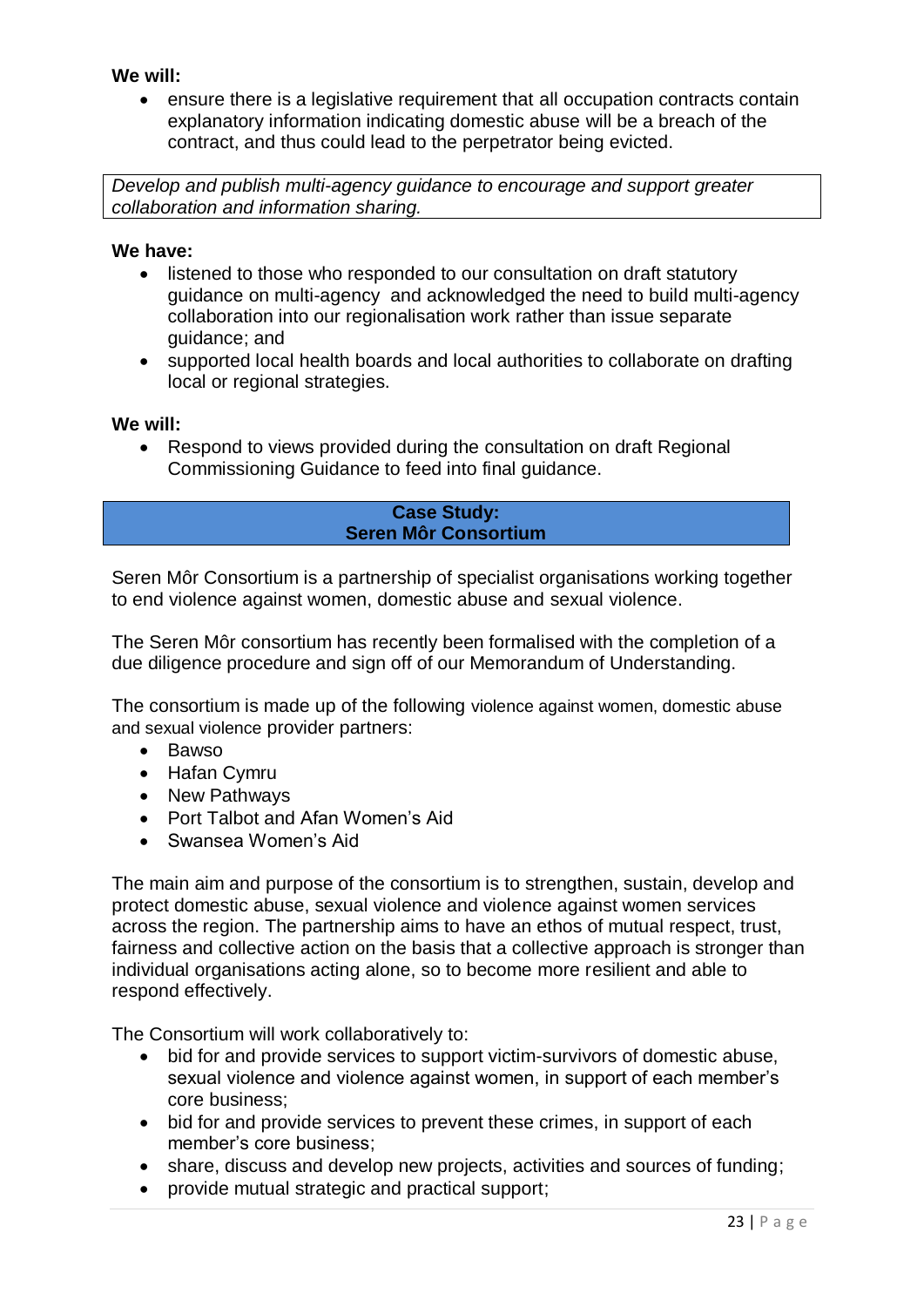- explore and develop strategies to reduce and mitigate risk to the domestic abuse, sexual violence and violence against women sector;
- share expertise and personnel, where appropriate;
- develop a shared voice on common issues and sharing representative roles;
- share information and data as appropriate and within Data Protection legislation;
- avoid duplication and unnecessary competition;
- set standards to ensure the provision of holistic, high quality and consistent services; and
- build individual organisational resilience through the ethos of partnership and collaboration.

**Violence Against Women Domestic Abuse and Sexual Violence Act Purpose: Support Wellbeing of Future Generations Act way of working: Long term, Collaboration, Involvement; Integration**

Providing support for people affected by violence against women, domestic abuse and sexual violence can be complex, as people's experiences and needs can be vastly different. However, we need to promote a supportive culture, underpinned by a range of services that are best placed to respond to the needs of individuals and families.

There is one objective that supports the purpose of supporting those experiencing violence against women, domestic abuse and sexual violence.

**Objective 6:** Provide victims with equal access to appropriate resources, high quality, needs led, strength based, gender responsive services across Wales

What the Strategy said Welsh Government would do to achieve this objective and what we will specifically deliver:

*Continue to fund the Live Fear Free Helpline providing 24 hour confidential help and support for those experiencing violence against women, domestic abuse and sexual violence.*

#### **We have:**

- provided a coordinated national response to violence against women, domestic abuse and sexual violence, offering a main point-of-contact, primarily for those who have urgent support needs, and maximising calls from survivors seeking support/practical assistance;
- delivered a free 24 hours, 365 days a year, culturally sensitive/multilingual response according to caller's needs;
- maximised the helpline's direct and embedded relationships with local member services who often provide the next stage of response to survivors needing help through a hub and spokes model such as Hywel Dda and Betsi Cadwaladr Health Boards, Public Health Wales; and
- supported the Wales Ambulance Service Trust (WAST) in providing helpline support and information through an integrated care pathway. The Helpline won the UK Helpline Standard Impact of the Year award in 2016 for work in partnership with WAST.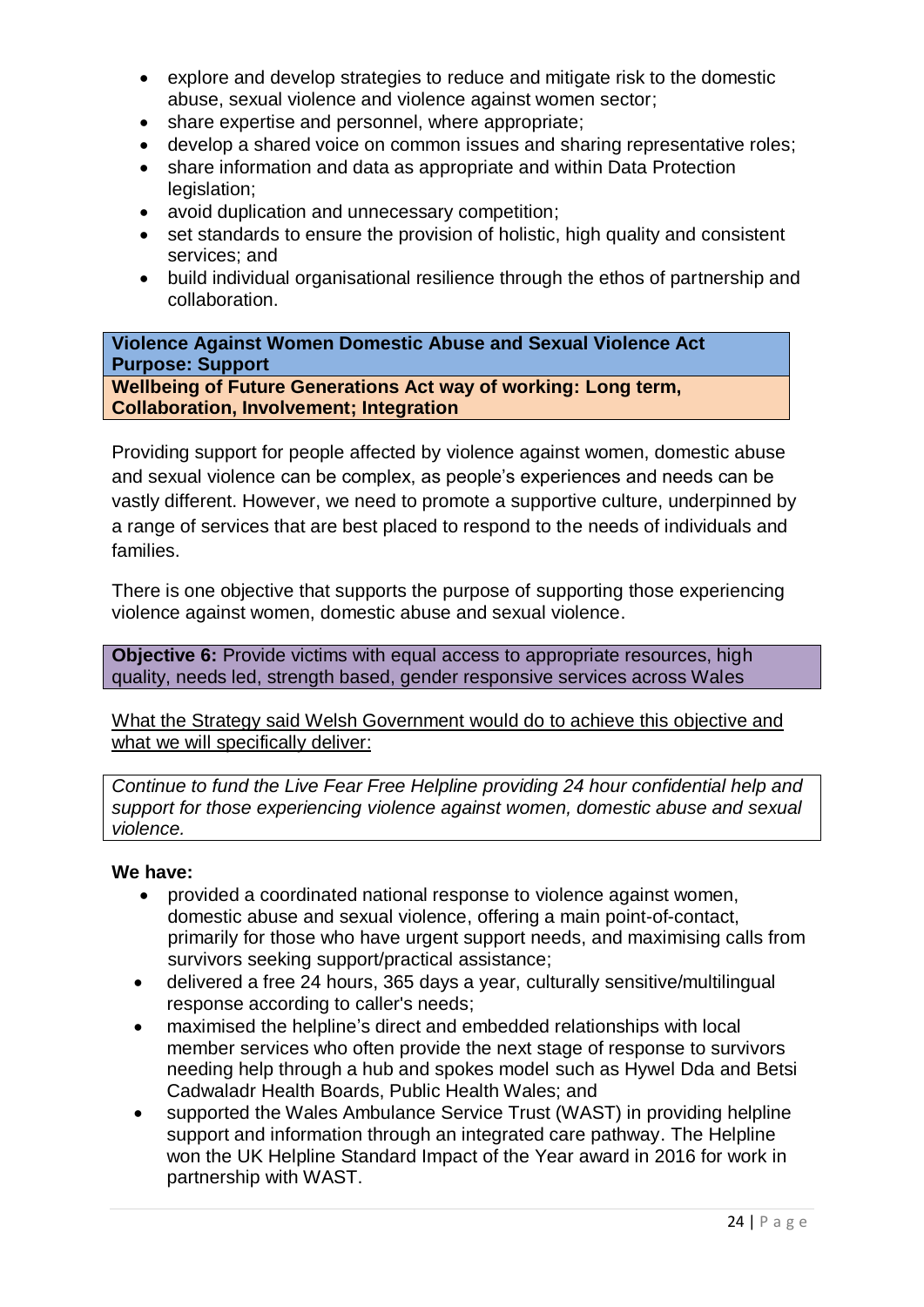**We will**:

- continue to provide ongoing support as required to the Live Fear Free Helpline and website; and
- re-commission the Live Fear Free Helpline Service in readiness for the end of the current Live Fear Free contract.

*Publish guidance to Local Authorities and Local Health Boards to inform the development of local strategies required under the Act, including needs assessments.*

#### **We have:**

 published draft guidance on the development of local strategies for Local Authorities and Local Health Boards.

#### **We will:**

- monitor delivery on the duty to publish local strategies and review content of local strategies; and
- provide ongoing support to Local Authorities and Local Health Boards as their local strategies are implemented.

*We will work with Local Authorities and Local Health Boards as they develop their local strategies under the Act and undertake needs analysis, including mapping their existing services, and developing new commissioning approaches, to ensure that the services they provide meet the need of their community.*

#### **We will:**

- establish a group of violence against women, domestic abuse and sexual violence experts to inform local strategies and, in the long term hold them account to their delivery, ensuring commissioning services converse with criminal justice services; and
- commission a review of funding streams for violence against women, domestic abuse and sexual violence public services in Wales.

*Publish statutory guidance for relevant authorities on the commissioning of violence against women, domestic abuse and sexual violence services building on the good practice guide "Tackling Violence against women, domestic abuse and sexual violence – A Collaborative Commissioning Toolkit for Services in Wales".*

#### **We have:**

- published draft commissioning guidance for formal consultation which:
	- $\circ$  promotes high quality collaborative commissioning that delivers more consistent and effective public, private and voluntary sector services to prevent violence against women, domestic abuse and sexual violence and protect and support victims; and
	- o complements the Lloyds Foundation Commissioning Toolkit and Welsh Government Local Strategies Guidance, setting out processes for commissioning national support services that may not fit into standard commissioning models.

**We will:**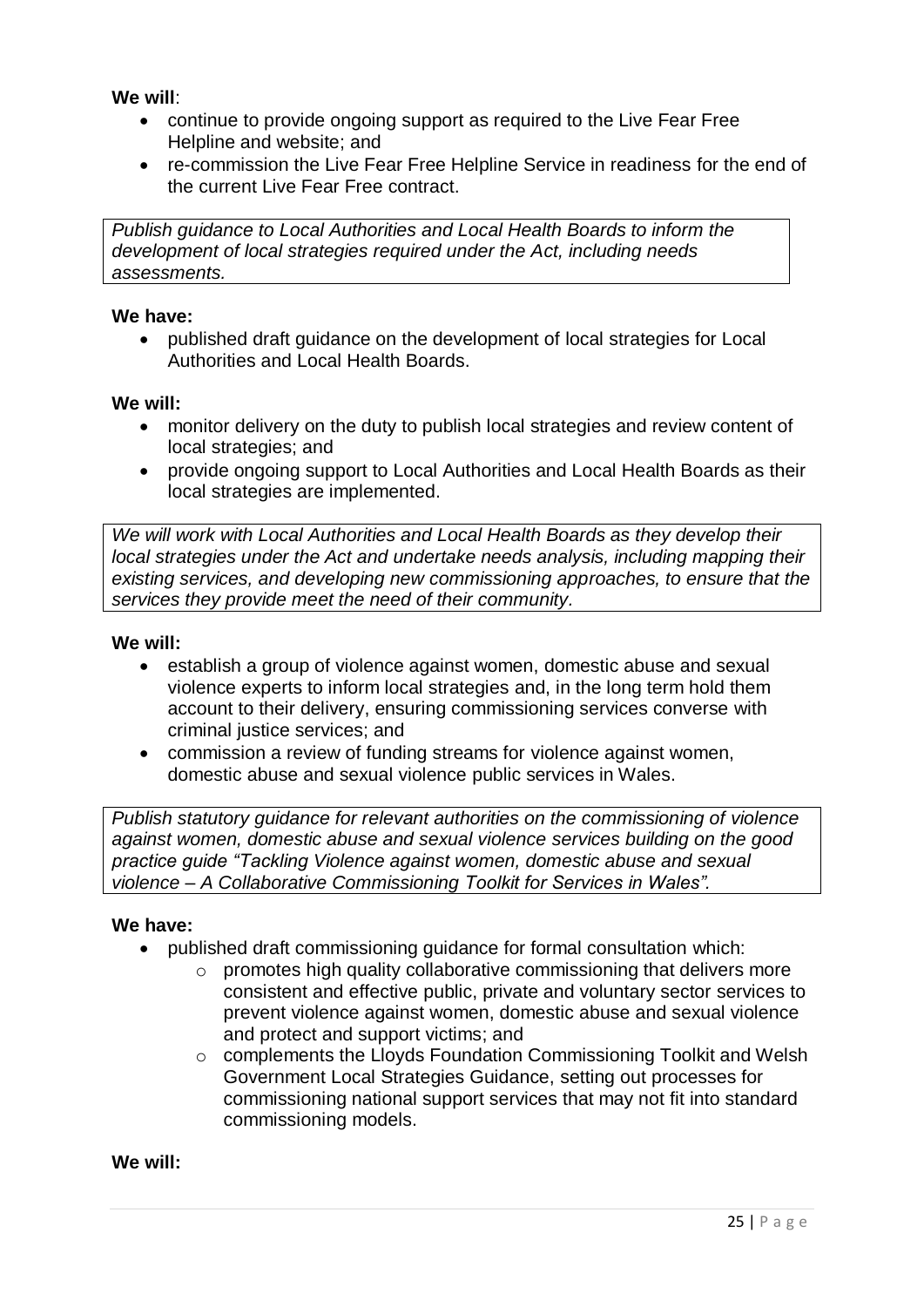- review feedback from consultation on the draft statutory Regional Commissioning Guidance and amend accordingly. Next steps will be subject to consultation feedback; and
- if published as statutory guidance we will work with Public Services Boards to ensure they are aware of their duties.

*Work with stakeholders to develop a model for sustainable funding for the provision of specialist violence against women, domestic abuse and sexual violence services to underpin the delivery of this Strategy.*

#### **We have:**

- rolled out a regional funding model for violence against women, domestic abuse and sexual violence to provide increased consistency and effective multi-agency collaboration; and
- provided ongoing support to regional boards to develop their structures in readiness for the full commissioning of services from April 2019.

#### **We will:**

 explore a model of sustainable funding across all stakeholders' budgets (including discussing with non-devolved agencies).

*Review existing Welsh Government funding that contributes to violence against women, domestic abuse and sexual violence to ensure that we are making the best use of available funding to support individuals and families experiencing violence against women, domestic abuse and sexual violence and deliver the objectives of this Strategy.*

#### **We will:**

 map resources for violence against women, domestic abuse and sexual violence sector, ensuring it includes funding across stream including nondevolved funding and identify gaps in contributors

*Continue to promote relevant quality service standards and accreditation Framework for specialist services.*

#### **We have:**

- formed a task and finish group with stakeholders to develop standards for violence against women, domestic abuse and sexual violence perpetrator services in Wales; and
- set up regular practice sharing events for violence against women, domestic abuse and sexual violence perpetrator services to increase awareness of accredited programmes in Wales

#### **We will:**

- develop a clear definition of the specialist sector based on available quality standards;
- publish standards for violence against women, domestic abuse and sexual violence perpetrator services which complement other standards, while continuing to work with existing accreditation providers;
- ensure commissioners are aware of relevant quality standards across all violence against women, domestic abuse and sexual violence areas by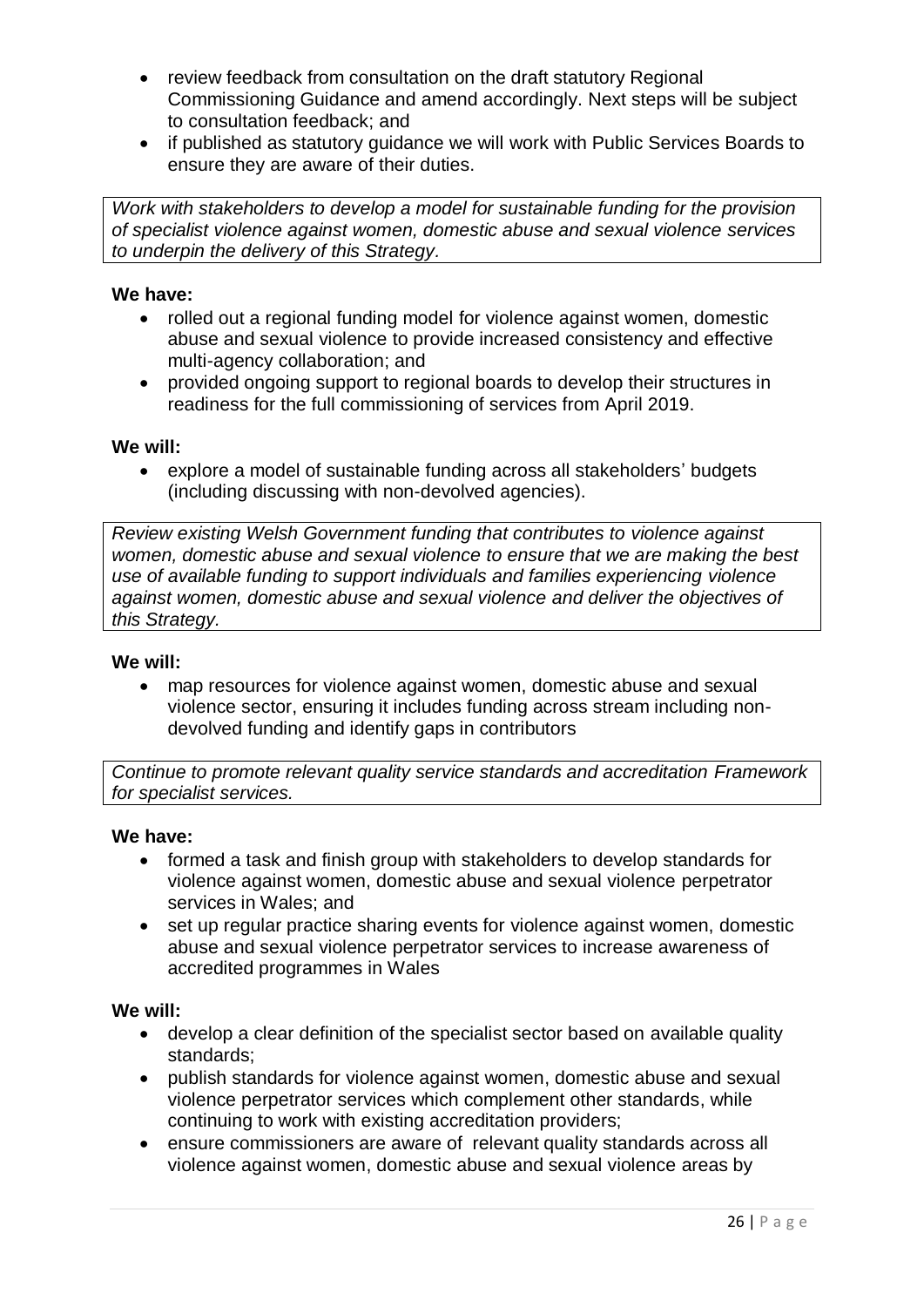including quality service standards and Frameworks within the commissioning guidance; and

 utilise relevant quality service standards to inform the development of the model for sustainable funding of the specialist sector.

*Ensure integrated pathways of support to meet the needs of victims experiencing multiple disadvantages.*

#### **We have:**

- developed draft Regional Commissioning Guidance in collaboration with violence against women, domestic abuse and sexual violence experts, which is currently out to consultation
- provided funding to Bawso to support victims and survivors of violence against women, domestic abuse and sexual violence of different ethnicities, refugees and asylum seekers and those affected by harmful cultural practices.

#### **We will:**

- communicate the importance of identifying and addressing the needs of victims with multiple disadvantages through assessments, local strategies and service plans; and
- consider how violence against women, domestic abuse and sexual violence intersects with other disadvantage and map strategic actions to ensure it is aligned and integrated work across Welsh Government.

*Continue to encourage organisations to adopt work place policies on violence against women, domestic abuse and sexual violence across Wales.*

#### **We have:**

- promoted the e-learning to all staff within Welsh Government, alongside additional enhanced training for HR staff to ensure employees are both equipped and supported to respond to disclosure; and
- promoted the relevant courses of the Wales Anti-Slavery training programmes across organisations in Wales.

#### **We will:**

 establish a baseline of good practice policies on violence against women, domestic abuse and sexual violence across Wales and continue to encourage organisations to adopt good work place policies.

#### **Case Study: North Wales Regional Partnership**

Over the past several years local authorities and third sector organisations have been moving towards a regional approach for commissioning and funding of violence against women, domestic abuse and sexual violence services. The new approach, which will be implemented incrementally, will improve value for money and provide efficiency savings through regional joint funding for services and shared administration. It will also reduce duplication through increased collaboration. The North Wales Regional Partnership is made up of the following organisations:

 The six north Wales local authorities with the Office of Police and Crime Commissioner (OPCC) in North Wales acting as banker for the region;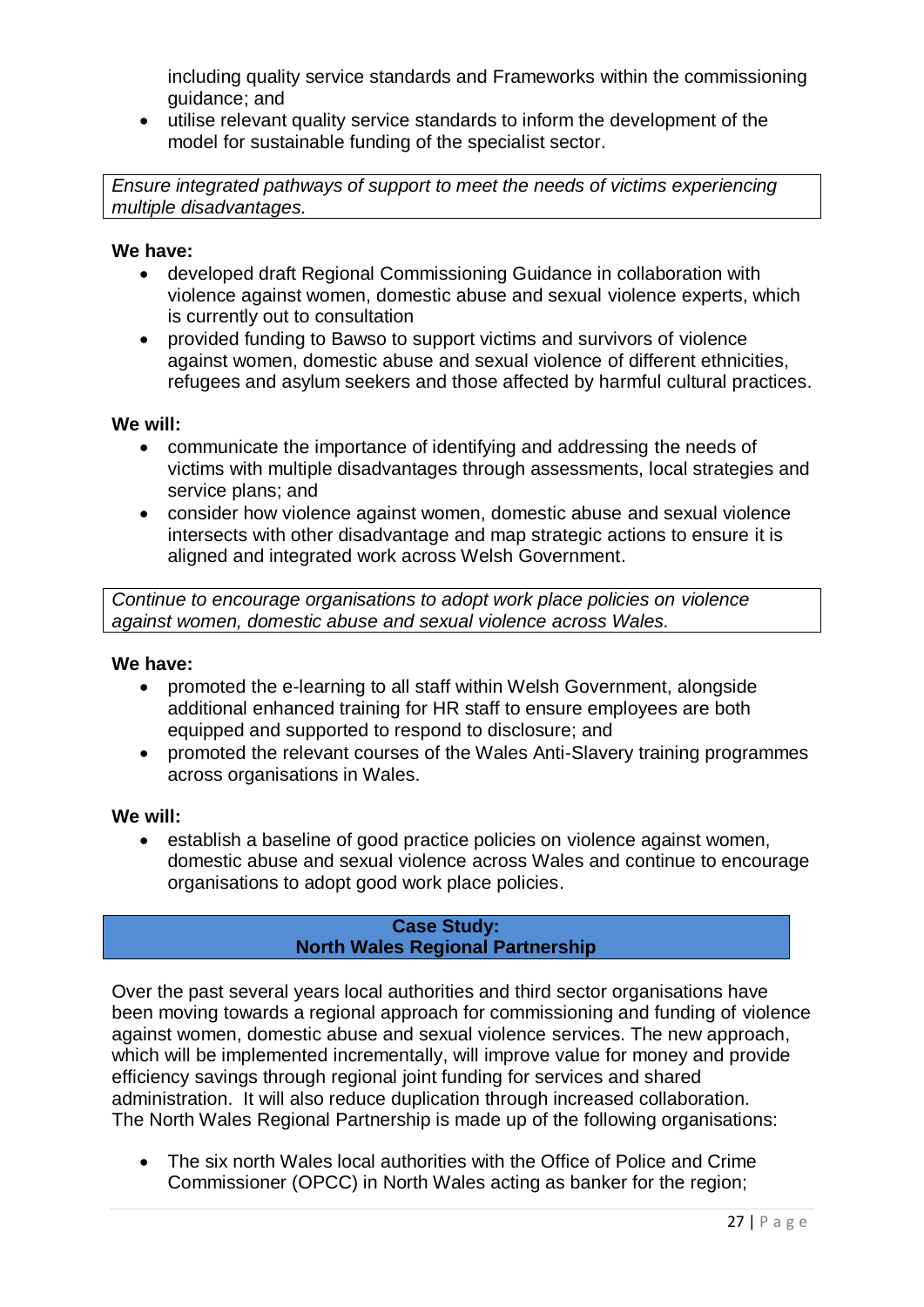- North Wales Police:
- Betsi Cadwaladr Health Board:
- Office of the Police and Crimes Commissioner (OPCC) acting as banker for the region;
- North Wales Police:
- Wales Ambulance Service Trust;
- North Wales Fire and Rescue Service:
- National Probation Service:
- HMPS Berwyn; and
- third sector organisations.

The region has developed a strong collaborative approach to delivering specialist services to victims and survivors of violence against women, domestic abuse and sexual violence. The North Wales Violence Against Women, Domestic Abuse and Sexual Violence Strategic Board was developed in 2016 to work in partnership to ensure the most efficient and effective response to preventing serious harm caused by violence against women, domestic abuse and sexual violence.

The Strategic Board and the regional banker have worked together to pool the current funding by the OPCC and the violence against women, domestic abuse and sexual violence grant and protect provision of Independent Domestic Violence and Sexual Violence Advisers and perpetrator programmes in all six local authorities.

From April 2018 commissioned services will be completing one business plan in accordance with the OPCC's manual of governance to cover all monies from the two funders. They will also be following an agreed outcomes Framework to ensure that they are monitoring their services using similar measurements. The outcomes Framework is due to be ratified in summer 2018 and will suggest a set of outcomes that services, working with the OPCC and the regional team, can select from, according to what best suits their service and its impact on service users.